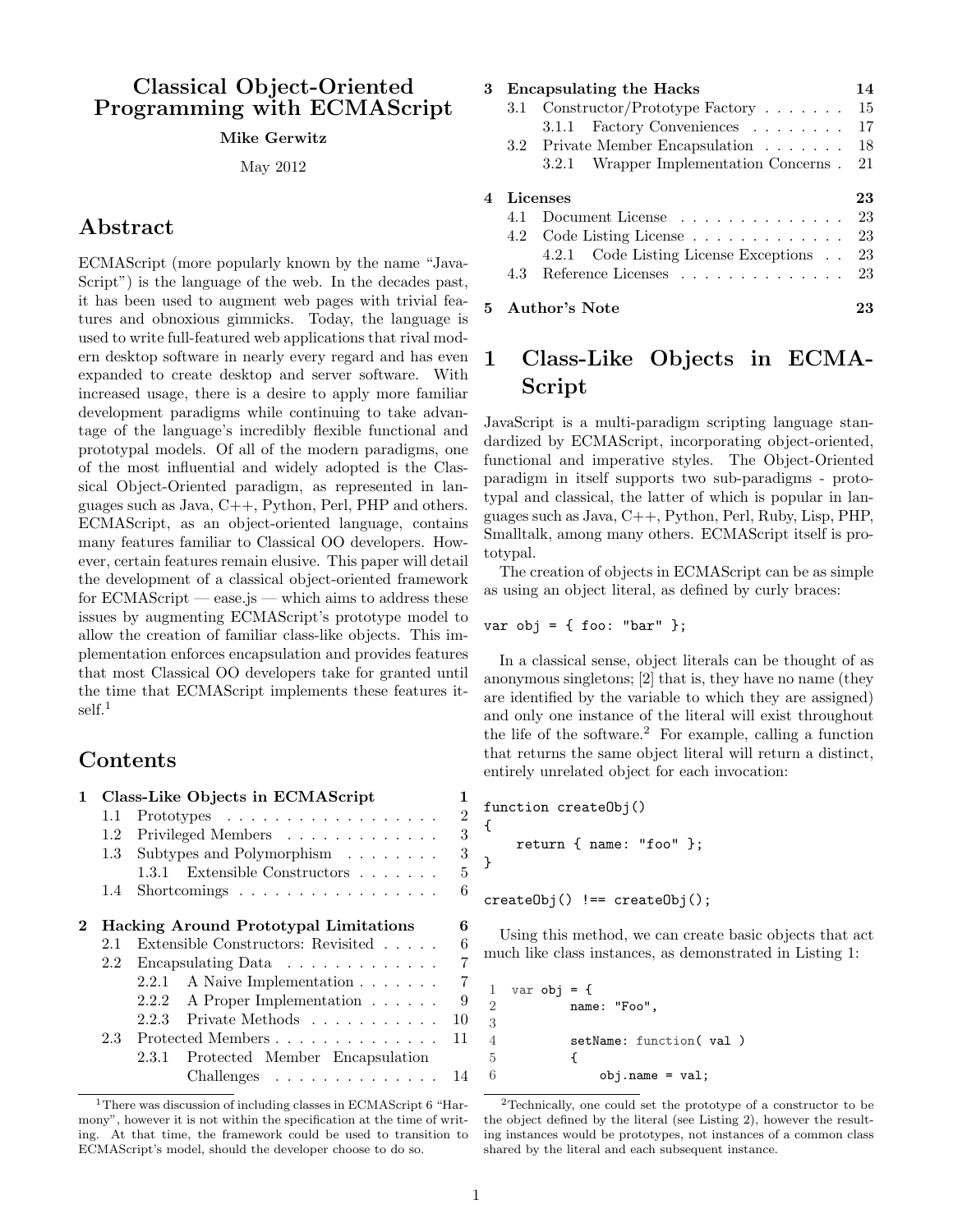```
7 },
8
9 getName: function()
10 {
11 return obj.name;
12 }
13    };
14
15 obj.getName(); // "Foo"
16 obj.setName( "Bar" );
17 obj.getName(); // "Bar"
```


## <span id="page-1-0"></span>1.1 Prototypes

We could re-use obj in Listing [1](#page-0-3) as a *prototype*, allowing instances to inherit its members. For example:

```
18 function Foo() {}
19 Foo.prototype = obj;
20
21 var inst1 = new Foo(),
22 inst2 = new Foo();
23
24 inst2.setName( "Bar" );
25
26 inst1.getName(); // "Bar"
27 inst2.getName(); // "Bar"
```
Listing 2: Re-using objects as prototyes (bad)

In Listing [2](#page-1-1) above, we define Foo to be a *constructor*<sup>[3](#page-1-2)</sup> with our previous object obj as its prototype. Unfortunately, as shown in Listing [1,](#page-0-3) name is being set on obj itself, which is a prototype shared between both instances. Setting the name on one object therefore changes the name on the other (and, indeed, all instances of Foo). To illustrate this important concept, consider Listing [3](#page-1-3) below, which continues from Listing [2:](#page-1-1)

```
28 obj.foo = "bar";
29 inst1.foo; // "bar"
30 inst2.foo; // "bar"
```
Listing 3: The effect of prototypes on instances

Clearly, this is not how one would expect class-like objects to interact; each object is expected to have its own state. When accessing a property of an object, the members of the object itself are first checked. If the member is not defined on the object itself,  $4$  then the prototype chain is traversed. Therefore, we can give objects their

own individual state by defining the property on the individual instances, rather than the prototype, as shown in Listing [4.](#page-1-5)<sup>[5](#page-1-6)</sup>

```
31 inst1.foo = "baz";
32 inst1.foo; // "baz"
33 inst2.foo; // "bar"
34
35 delete inst1.foo;
36 inst1.foo; // "bar"
```
Listing 4: Setting properties per-instance

This does not entirely solve our problem. As shown in Listing [1,](#page-0-3) our obj prototype's methods (getName() and setName()) reference obj.name - our prototype. Listing [5](#page-1-7) demonstrates the problem this causes when attempting to give each instance its own state in regards to the name property:

```
37 // ...
38
39 inst1.name = "My Name";
40 inst1.getName(); // "Foo"
```
Listing 5: Referencing prototype values in obj causes problems with per-instance data

ECMAScript solves this issue with the this keyword. When a method<sup>[6](#page-1-8)</sup> of an instance's prototype is invoked, this is bound, by default,<sup>[7](#page-1-9)</sup> to a reference of that instance. Therefore, we can replace obj in Listing [1](#page-0-3) with the prototype definition in Listing [6](#page-1-10) to solve the issue demonstrated in Listing [5:](#page-1-7)

```
1 function Foo( name )
2 {
3 this.name = name;
4 };
5
6 Foo.prototype = {
7 setName = function( name )
8 {
9 this.name = name;
10 },
11
12 getName = function()
13 {
14 return this.name;
15   }
16 };
17
```
<span id="page-1-2"></span><sup>3</sup>A "constructor" in ECMAScript is simply any function intended to be invoked, often (but not always) with the new operator, that returns a new object whose members are derived from the function's prototype property.

<span id="page-1-4"></span><sup>&</sup>lt;sup>4</sup>Note that "not defined" does not imply *undefined*; undefined is a value.

<span id="page-1-6"></span><sup>5</sup>Also demonstrated in Listing [4](#page-1-5) is the effect of the delete keyword, which removes a member from an object, allowing the values of the prototype to "peek through" as if a hole exists in the object. Setting the value to undefined will not have the same effect, as it does not produce the "hole"; the property would return undefined rather than the value on the prototype.

<span id="page-1-8"></span> $6A$  method is simply an invokable property of an object (a function).

<span id="page-1-9"></span> $7$ One can override this default behavior with Function.call() or Function.apply().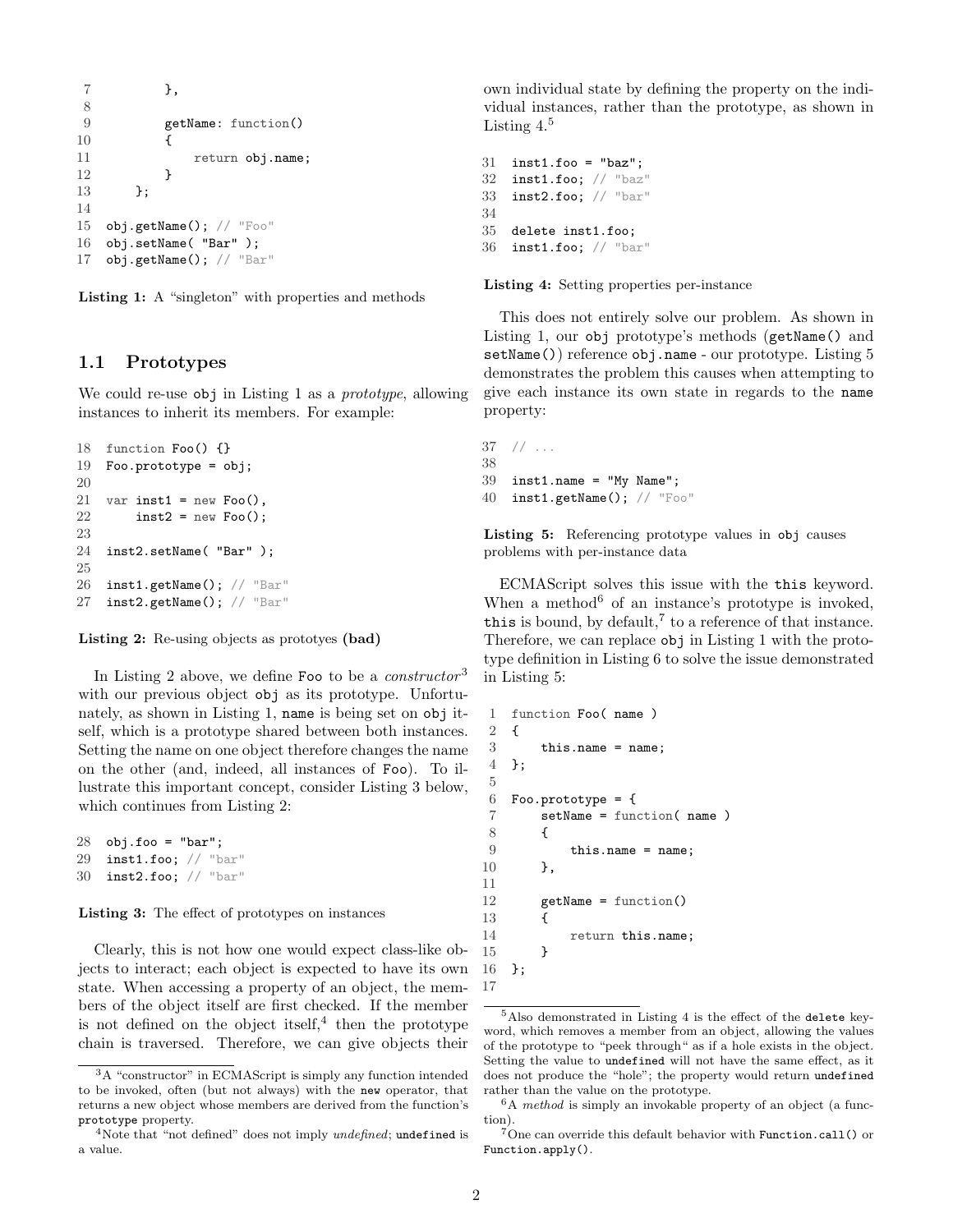```
18 var inst = new Foo( "Bar" );
19 inst.name; // "Bar"
20 inst.getName(); // "Bar"
21
22 inst.setName( "Baz" );
23 inst.getName(); // "Baz"
24
25 inst.name = "Foo";
26 inst.getName(); // "Foo"
```
Listing 6: Re-using objects as prototypes (good)

Listing [6](#page-1-10) shows that this is also bound to the new instance from within the constructor; this allows us to initialize any properties on the new instance before it is returned to the caller. $8$  Evaluation of the example yields an additional concern — the observation that all object members in ECMAScript are public.<sup>[9](#page-2-3)</sup> Even though the name property was initialized within the constructor, it is still accessible outside of both the constructor and the prototype. Addressing this concern will prove to be an arduous process that will be covered at great length in the following sections. For the time being, we will continue discussion of conventional techniques, bringing us to the concept of privileged members.

## <span id="page-2-0"></span>1.2 Privileged Members

The concept of encapsulation is a cornerstone of classical object-oriented programming. Unfortunately, as Listing [6](#page-1-10) demonstrates, it becomes difficult to encapsulate data if all members of a given object are accessible publicly. One means of addressing this issue is to take advantage of the fact that functions introduce scope, allowing us to define a local variable (or use an argument) within the constructor that is only accessible to the privileged member getName().

```
1 function Foo( name )
2 {
3 this.getName = function()
4 {
5 return name;
6 };
7
8 this.setName = function( newname )
9 {
10 name = newname;
11    };
12 }
```
Listing 7: Using privileged members to encapsulate data

<span id="page-2-6"></span>

|             | Heap Usage | Inst. Time | Call Time |
|-------------|------------|------------|-----------|
| Listing $6$ | 49.7M      | 234ms      | 17ms      |
| Listing 7   | 236.0M     | 1134ms     | 28ms      |
| $%$ Change  | 374.8%     | 384.6\%    | 64.7%     |

Figure 1: Comparing performance of privileged member and prototype implementations under v8. The heap usage column represents the heap usage after instantiating Foo under the respective implementation  $n$  times, and the Inst. CPU column reflects the amount of time spent instantiating the n objects. The Call CPU column reflects the amount of time spent invoking each member of one instance n times.  $n = 1,000,000$ . Lower numbers are better. Different environments may have different results.

If name in Listing [7](#page-2-4) is encapsulated within the constructor, our methods that access that encapsulated data must too be declared within the constructor;<sup>[10](#page-2-5)</sup> otherwise, if placed within the prototype, name would be out of scope. This implementation has an unfortunate consequence our methods are now being redeclared each and every time a new instance of Foo is created, which has obvious per-formance penalties (see Figure [1\)](#page-2-6). $^{11}$  $^{11}$  $^{11}$ 

Due to these performance concerns, it is often undesirable to use privileged members; many developers will instead prefix, with an underscore, members intended to be private (e.g. this. name) while keeping all methods on the prototype.[12](#page-2-8) This serves as a clear indicator that the API is not public, is subject to change in the future and should not be touched. It also allows the property to be accessed by subtypes, $^{13}$  $^{13}$  $^{13}$  acting like a protected member. Unfortunately, this does not encapsulate the data, so the developer must trust that the user will not tamper with it.

## <span id="page-2-1"></span>1.3 Subtypes and Polymorphism

In classical terms, subtyping (also known as subclassing) is the act of extending a supertype (creating a child class from a parent) with additional functionality. The subtype is said to *inherit* its members from the supertype.<sup>[14](#page-2-10)</sup> Based on our prior examples in section [1.1,](#page-1-0) one could clearly see how the prototype of any constructor could be replaced with an instance of another constructor, indefinitely, to achieve an inheritance-like effect. This useful consequence of the prototype model is demonstrated in Listing [8.](#page-3-0) [15](#page-2-11)

<span id="page-2-2"></span><sup>8</sup> It is worth mentioning that one can explicitly return an object from the constructor, which will be returned in place of a new instance.

<span id="page-2-3"></span><sup>&</sup>lt;sup>9</sup>That is not to say that encapsulation is not possible; this statement is merely emphasizing that properties of objects do not support access modifiers. We will get into the topic of encapsulation a bit later.

<span id="page-2-7"></span><span id="page-2-5"></span><sup>10</sup>One may mix prototypes and privileged members.

<sup>11</sup>As a general rule of thumb, one should only use privileged members for methods that access encapsulated data; all other members should be part of the prototype.

<span id="page-2-8"></span><sup>12</sup>One example of a library that uses underscores in place of privileged members is Dojo at http://dojotoolkit.org.

<span id="page-2-9"></span> $13$ The term "subtype" is not truly the correct term here. Rather, the term in this context was meant to imply that an instance of the constructor was used as the prototype for another constructor, acting much like a subtype (child class).

<span id="page-2-10"></span><sup>&</sup>lt;sup>14</sup>In the case of languages that support access modifiers, only public and protected members are inherited.

<span id="page-2-11"></span><sup>15</sup>Unfortunately, a responsible implementation is not all so elegant in practice.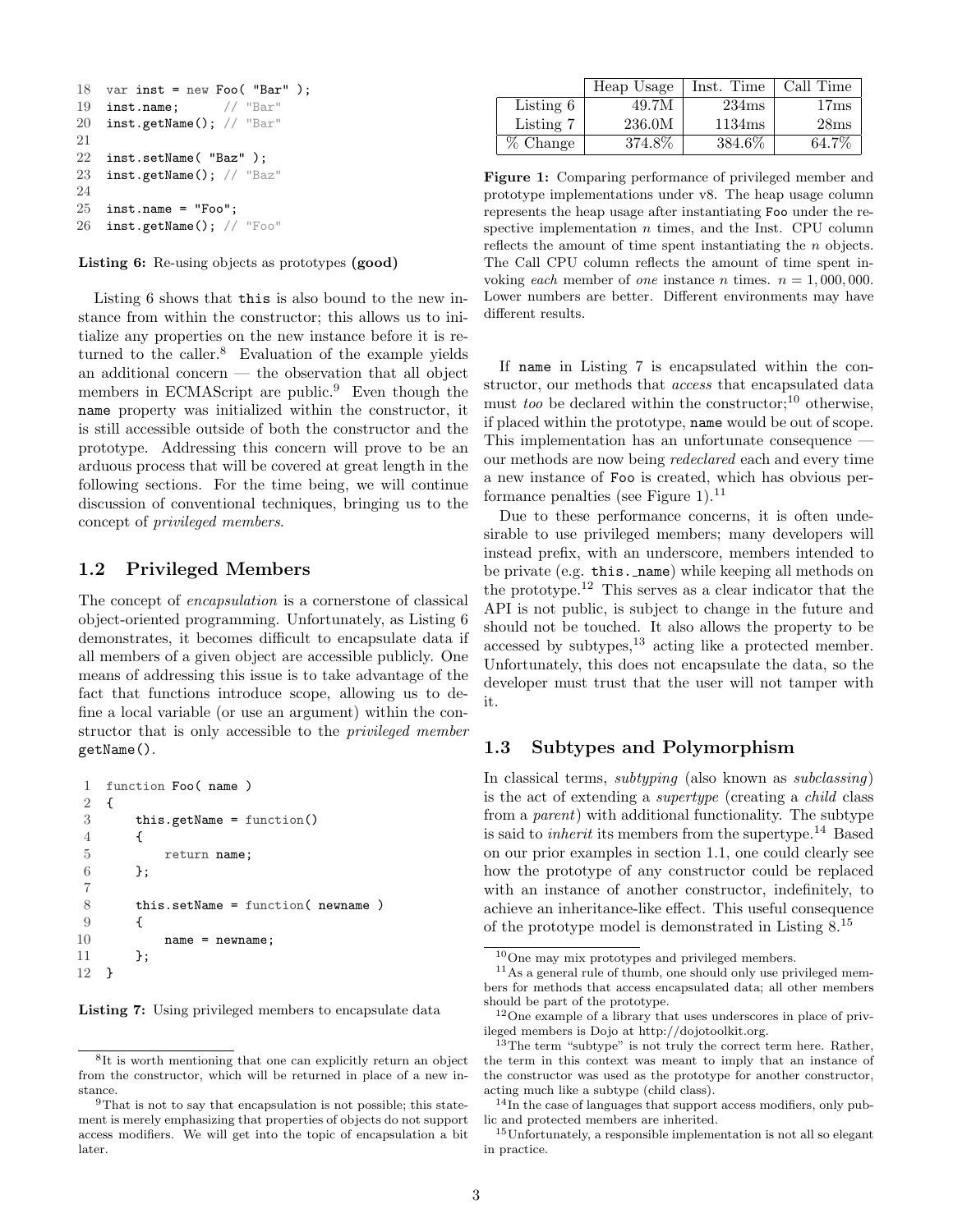```
1 var SubFoo = function( name )
2 {
3 // call parent constructor
4 Foo.call( this, name );
5 };
6 SubFoo.prototype = new Foo();
7 SubFoo.prototype.constructor = SubFoo;
8
9 // build upon (extend) Foo
10 SubFoo.prototype.hello = function()
11 {
12 return "Hello, " + this.name;
13 };
14
15 var inst = new SubFoo( "John" );
16 inst.getName(); // "John"
17 inst.hello(); // "Hello, John"
```
Listing 8: Extending prototypes (creating subtypes) in ECMAScript

Consider the implications of Listing [8](#page-3-0) with a close eye. This extension of Foo is rather verbose. The first (and rather unpleasant fact that may be terribly confusing to those fairly inexperienced with ECMAScript) consideration to be made is SubFoo's constructor. Note how the supertype (Foo) must be invoked within the context of  $SubFoo<sup>16</sup>$  $SubFoo<sup>16</sup>$  $SubFoo<sup>16</sup>$  in order to initialize the variables.<sup>[17](#page-3-2)</sup> However, once properly deciphered, this call is very similar to invocation of parent constructors in other languages.

Following the definition of SubFoo is its prototype (line 6). Note from section [1.1](#page-1-0) that the prototype must contain the members that are to be accessible to any instances of the constructor. If we were to simply assign Foo to the prototype, this would have two terrible consequences, the second of which will be discussed shortly. The first consequence would be that all members of Foo itself would be made available to instances of SubFoo. In particular, you would find that ( new SubFoo() ).prototype === Foo.prototype, which is hardly your intent. As such, we must use a new instance of Foo for our prototype, so that the prototype contains the appropriate members.

We follow the prototype assignment with another alien declaration — the setting of SubFoo.prototype.constructor on line 7. To understand why this is necessary, one must first understand that, given any object o such that var  $o = new O(1)$ , o.constructor ===  $0.^{18}$  $0.^{18}$  $0.^{18}$  Recall from section [1.1](#page-1-0) that values "peek through holes" in the prototype chain. In this case, without our intervention, SubFoo.prototype.constructor === Foo because SubFoo.prototype = new Foo(). The constructor property is useful for reflection, so it is important that we properly set this value to the appropriate constructor — SubFoo. Since SubFoo.prototype is an instance of Foo rather than Foo itself, the assignment will not directly affect Foo. This brings us to our aforementioned second consequence of assigning SubFoo.prototype to a new instance of  $\mathbf{Foo}$  — extending the prototype by adding to or altering existing values would otherwise change the supertype's constructor, which would be an unintentional side-effect that could have drastic consequences on the software.

As an example of extending the prototype (we have already demonstrated overwriting the constructor and this concept can be applied to overriding any members of the supertype), method hello() has been included in Listing [8](#page-3-0) on line 10. Note that this will be bound to the instance that the method is being invoked upon, since it is referenced within the prototype. Also note that we are assigning the function in a slightly different manner than in Listing [6;](#page-1-10) this is necessary to ensure that we do not overwrite the prototype we just declared. Any additional members must be declared explicitly in this manner, which has the negative consequence of further increasing the verbosity of the code.

An instance of a subtype can be used in place of any of its supertypes in a concept known as polymorphism. Listing [9](#page-3-4) demonstrates this concept with getFooName(), a function that will return the name of any object of type  $\rm{Foo.}^{19}$  $\rm{Foo.}^{19}$  $\rm{Foo.}^{19}$ 

```
1 function getFooName( foo )
2 {
3 if ( !( foo instanceof Foo ) )
4 {
5 throw TypeError(
6 "Expected instance of Foo"
7 );
8 }
9
10 return foo.getName();
11 }
12
13 var inst_parent = new Foo( "Parent" ),
14 inst_child = new SubFoo( "Child" );
15
16 getFooName( inst_parent ); // "Parent"
17 getFooName( inst_child ); // "Child"
18 getFooName( {} ); // throws TypeError
```
#### Listing 9: Polymorphism in ECMAScript

The concepts demonstrated in this section could be easily used to extend prototypes indefinitely, creating what is called a prototype chain. In the case of an instance of SubFoo, the prototype chain

<span id="page-3-1"></span> $^{16}{\rm If}$  Function.call() or Function.apply() are not properly used, the function will, depending on the environment, assign this to the global scope, which is absolutely not what one wants. In strict mode, this effect is mitigated, but the result is still not what we want.

<span id="page-3-2"></span><sup>&</sup>lt;sup>17</sup>If the constructor accepts more than a few arguments, one could simply do: Foo.apply( this, arguments );

<span id="page-3-3"></span><sup>18</sup>One could apply this same concept to other core ECMA-Script objects. For example, ( function() {}).constructor === Function, [].constructor === Array, {}.constructor === Object, true.constructor === Boolean and sofourth.

<span id="page-3-5"></span><sup>&</sup>lt;sup>19</sup>Please note that the typeof operator is not appropriate in this situation, as both instances of Foo and SubFoo would be considered typeof "object". The instanceof operator is appropriate when determining types of objects in terms of their constructor.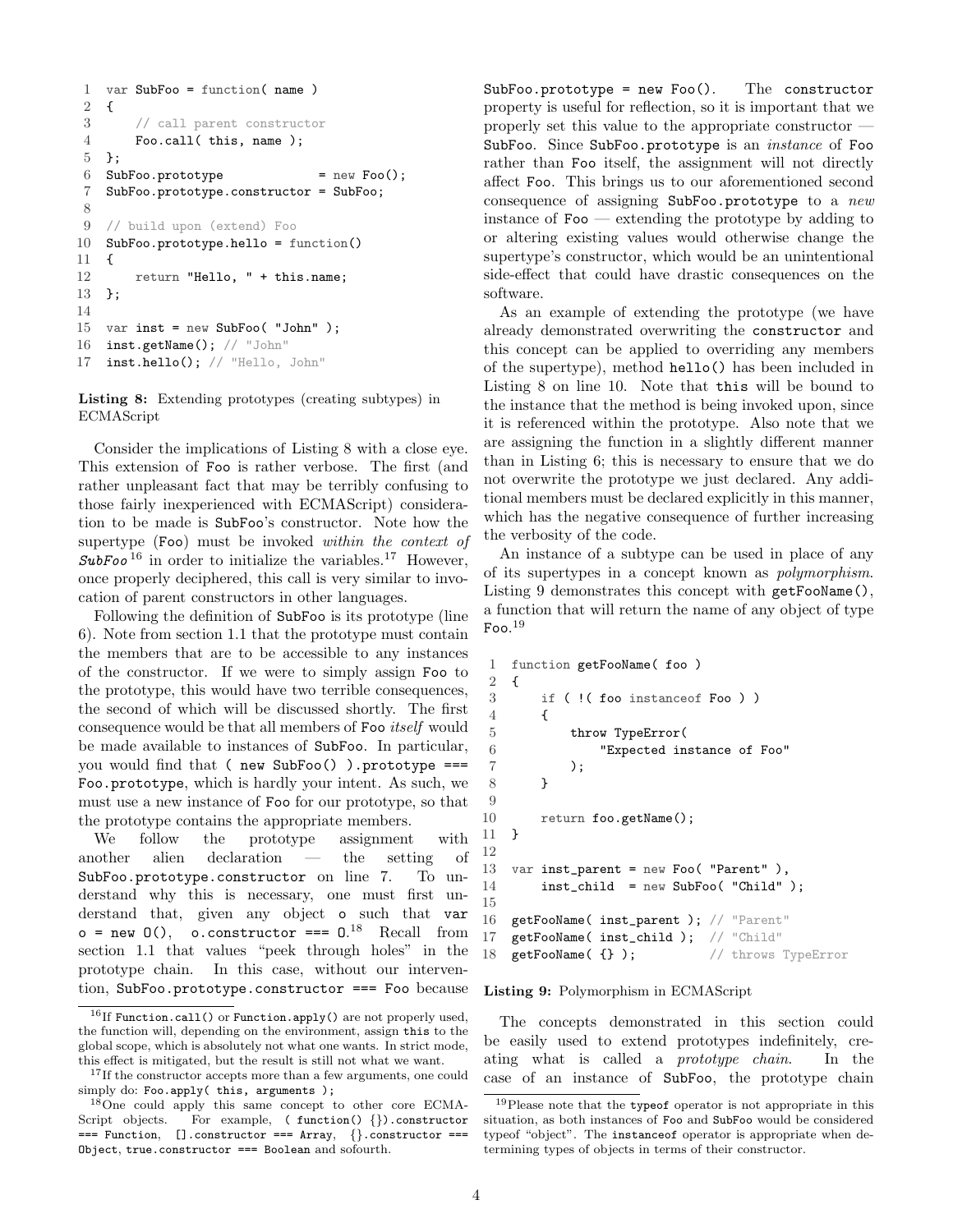of most environments would likely be: SubFoo, Foo, Object (that is, Object.getPrototypeOf( new SubFoo() ) === SubFoo, and so fourth).<sup>[20](#page-4-1)</sup> Keep in mind, however, that the further down the prototype chain the engine must traverse in order to find a given member, the greater the performance impact.

Due to the method used to "extend" prototypes, it should also be apparent that multiple inheritance is unsupported by ECMAScript, as each each constructor may only have one prototype property.<sup>[21](#page-4-2)</sup>

#### <span id="page-4-0"></span>1.3.1 Extensible Constructors

Before moving on from the topic of extending prototypes, the assignment of SubFoo.prototype deserves some additional discussion. Consider the implications of this assignment; particularity, the invocation of the constructor Foo. ECMAScript does not perform assignments to prototypes differently than any other assignment, meaning all the logic contained within the constructor Foo will be executed. In our case, this does not have any terrible consequences — name will simply be initialized to undefined, which will be overridden once SubType is invoked. However, consider what may happen if Foo performed checks on its arguments.

```
1 function Foo( name )
2 {
3 if ( typeof name !== 'string' )
4 {
5 throw TypeError( "Invalid name" );
6 }
7
8 this.name = name;
9 }
10
11 // ...
12 SubFoo.prototype = new Foo(); // TypeError
```
Listing 10: Potential constructor problems for prototype assignments

As Listing [10](#page-4-3) shows, we can no longer use a new instance of Foo as our prototype, unless we were to provide dummy data that will pass any type checks and validations that the constructor performs. Dummy data is not an ideal solution — it muddies the code and will cause subtypes to break should any validations be added to the supertype in the future.<sup>[22](#page-4-4)</sup> Furthermore, all constructor logic will still be performed. What if Foo were to do something considerably more intensive — perform vigorous data validations or initialize a database connection, perhaps?<sup>[23](#page-4-5)</sup> Not only would we have to provide potentially complicated dummy data or dummy/stubbed objects, our prototype assignment would also incur an unnecessary performance hit. Indeed, the construction logic would be performed  $n + 1$ times — once for the prototype and once for each instance, which would overwrite the results of the previous constructor (or duplicate, depending on implementation).

How one goes about solving this problem depends on the needs of the constructor. Let us first consider a very basic solution — ignoring constructor logic if the provided argument list is empty, as is demonstrated in Listing [11.](#page-4-6)

```
1 function Foo( name )
 2 {
 3 if ( arguments.length === 0 )
 4 {
 \begin{array}{cc} 5 & \text{return;} \\ 6 & \text{ } \end{array}\mathcal{F}7
 8 // ...
 \overline{Q}10 this.name = name;
11 }
12
13 //
14 SubType.prototype = new Foo(); // OK
```
Listing 11: Ignoring construction logic if provided with an empty argument list

This solution has its own problems. The most apparent issue is that one could simply omit all constructor arguments to bypass constructor logic, which is certainly un-desirable.<sup>[24](#page-4-7)</sup> Secondly — what if  $\texttt{Foo's name parameter}$ was optional and additional construction logic needed to be performed regardless of whether or not name was provided? Perhaps we would want to provide a default value for name in addition to generating a random hash that can be used to uniquely identify each instance of Foo. If we are immediately returning from the constructor when all arguments are omitted, then such an implementation is not possible. Another solution is needed in this case.[25](#page-4-8)

A solution that satisfies all needs involves a more complicated hack that we will defer to section [2.1.](#page-5-2) [26](#page-4-9)

<span id="page-4-9"></span><sup>26</sup>One may ask why, given all of the complications of extending prototypes, one doesn't simply set SubFoo.prototype = Foo.prototype. The reason for this is simple — we would not be

<span id="page-4-1"></span><sup>20</sup>ECMAScript 5 introduces Object.getPrototypeOf(), which allows retrieving the prototype of an object (instance). Some environments also support the non-standard \_proto\_property, which is a JavaScript extension.

<span id="page-4-2"></span> $^{21}$ Multiple inheritance is well-known for its problems. As an alternative, styles of programming similar to the use of interfaces and traits/mixins in other languages are recommended and are possible in ECMAScript.

<span id="page-4-4"></span> $22^2$ Of course, if the constructor of the supertype changes, there are always BC (backwards-compatibility) concerns. However, in the case of validations in the constructor, they may simply enforce already existing docblocks, which should have already been adhered to.

<span id="page-4-5"></span> $^{23}\mathrm{Constructors}$  should take care in limiting what actions they perform, especially if they produce side-effects.

<span id="page-4-7"></span><sup>24</sup>Constructors allow us to initialize our object, placing it in a consistent and predictable state. Allowing a user to bypass this logic could not only introduce unintended consequences during the life of the object, but would mandate additional checks during method calls to ensure the current state is sane, which will add unnecessary overhead.

<span id="page-4-8"></span> $25$ That is not to say that our first solution — immediately returning if no arguments are provided — is useless. This is a commonly used method that you may find useful for certain circumstances.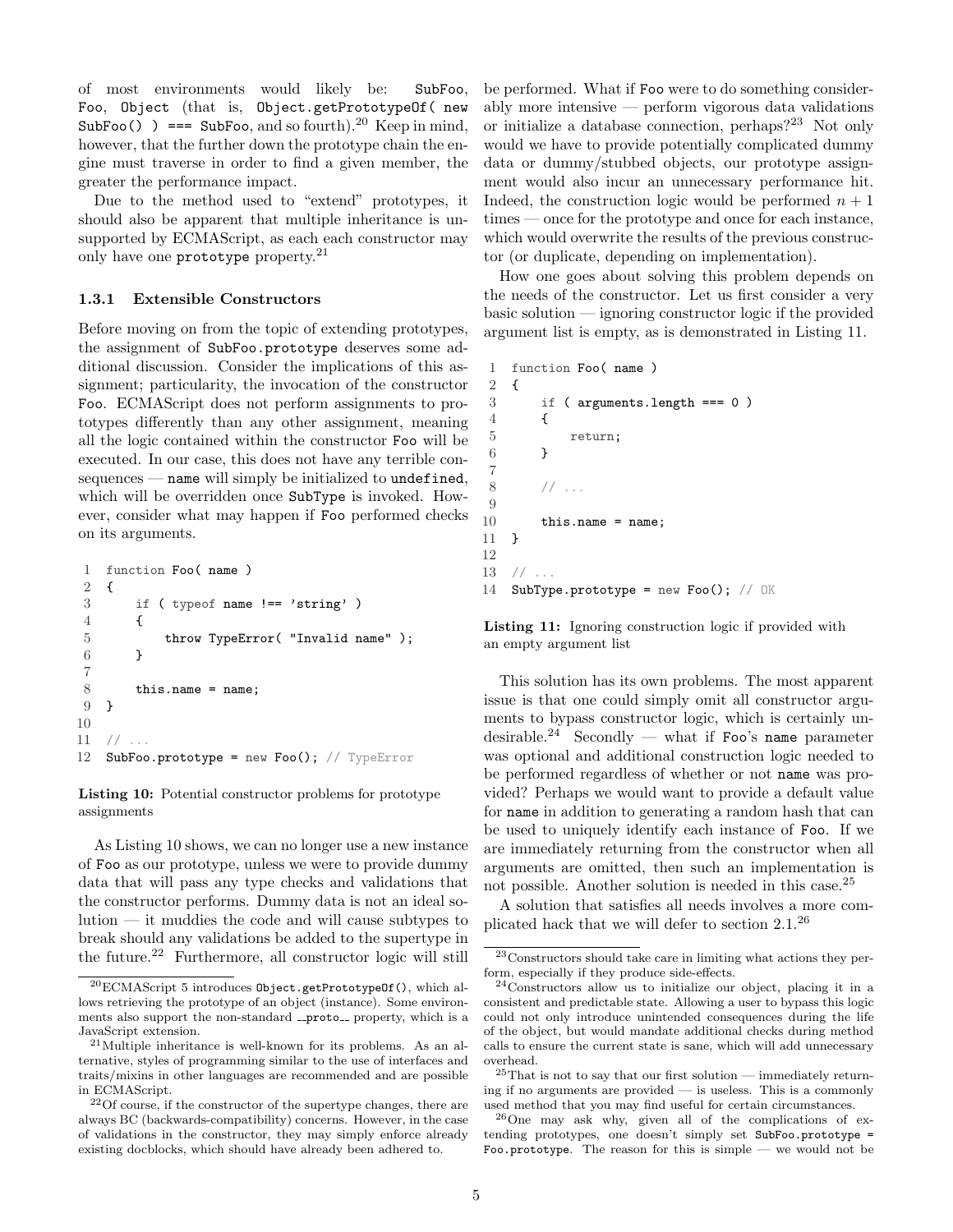#### <span id="page-5-0"></span>1.4 Shortcomings

ECMAScript's prototype model is highly flexible, but leaves much to be desired:

Access Modifiers Classical OOP permits, generally, three common access modifiers: public, protected and private. These access modifiers permit encapsulating data that is unique *per instance* of a given type, without the performance penalties of privileged members (see Listing [7\)](#page-2-4).

Not only are access modifiers unsupported, but the concept of protected members is difficult difficult in ECMAScript. In order for a member to be accessible to other objects higher up on the prototype chain ("subtypes"), they must be public. Using privileged members would encapsulate the data within the constructor, forcing the use of public methods to access the data and disallowing method overrides, effectively destroying any chances of a protected API.[27](#page-5-3)

Intuitive Subtyping Consider the verbosity of Listing [8.](#page-3-0) Now imagine how much duplicate code is required to maintain many subtypes in a large piece of software. This only serves to distract developers from the actual business logic of the prototype, forcing them to think in detailed terms of prototypes rather than in terms of the problem domain.[28](#page-5-4)

Furthermore, as discussed in section [1.3.1,](#page-4-0) creating extensible constructors requires considerable thought that must be handled on a case-by-case basis, or requires disproportionately complicated hacks (as will be demonstrated in section [2.1\)](#page-5-2).

Fortunately,[29](#page-5-5) those issues can be worked around with clever hacks, allowing us to continue closer toward a classical development model.

# <span id="page-5-1"></span>2 Hacking Around Prototypal Limitations

Section [1](#page-0-1) demonstrated how one would work within the limitations of conventional ECMAScript to produce classlike objects using prototypes. For those coming from other classical object-oriented languages, these features are insufficient. In order to address many of the remaining issues, more elaborate solutions are necessary.

It should be noted that all the hacks in this section will, in some way or another, introduce additional overhead, although it should be minimal in comparison with the remainder of the software that may implement them. Performance considerations will be mentioned where the author finds it to be appropriate. Do not let this concern deter you from using these solutions in your own code always benchmark to determine where the bottleneck lies in your software.

## <span id="page-5-2"></span>2.1 Extensible Constructors: Revisited

Section [1.3.1](#page-4-0) discussed improving constructor design to allow for extensibility and to improve performance. However, the solution presented did not provide a consistent means of creating extensible constructors with, for example, optional argument lists.

The only way to ensure that the constructor will bypass validation and initialization logic only when used as a prototype is to somehow indicate that it is being used as such. Since prototype assignment is in no way different than any other assignment, no distinction can be made. As such, we must create our own.

```
1 var Foo = ( function( extending )
2 {
3 \text{ var } F = \text{function} (\text{ name } )4 {
5 if ( extending ) return;
 7 if ( typeof name !== 'string' )
 8 {
9 throw TypeError( "Invalid name" );
10 }
12 this.name = name || "Default";
14 // hypothetical; impl. left to reader
15 this.hash = createHash();
16   };
18 F.asPrototype = function()
19 {
20 extending = true;
22 var proto = new F();
24 extending = false;
25 return proto;
26 };
28 F.prototype = {
29 // getName(), etc...
30 };
32 return F;
33 } )( false );
```
6

11

13

17

21

23

27

31

able to extend the prototype without modifying the original, as they would share references to the same object.

<span id="page-5-3"></span><sup>27</sup>As ease.js will demonstrate, protected APIs are possible through a clever hack that would otherwise lead to terrible, unmaintainable code.

<span id="page-5-4"></span><sup>28</sup>The ability to think within the problem domain rather than abstract machine concepts is one of the key benefits of classical objectoriented programming.

<span id="page-5-5"></span><sup>29</sup>Well, fortunately in the sense that ECMAScript is flexible enough that we can work around the issues. It is, however, terribly messy. In ECMAScript's defense — this is a consequence of the prototypal model; our desire to use class-like objects instead of conventional prototypes produces the necessity for these hacks.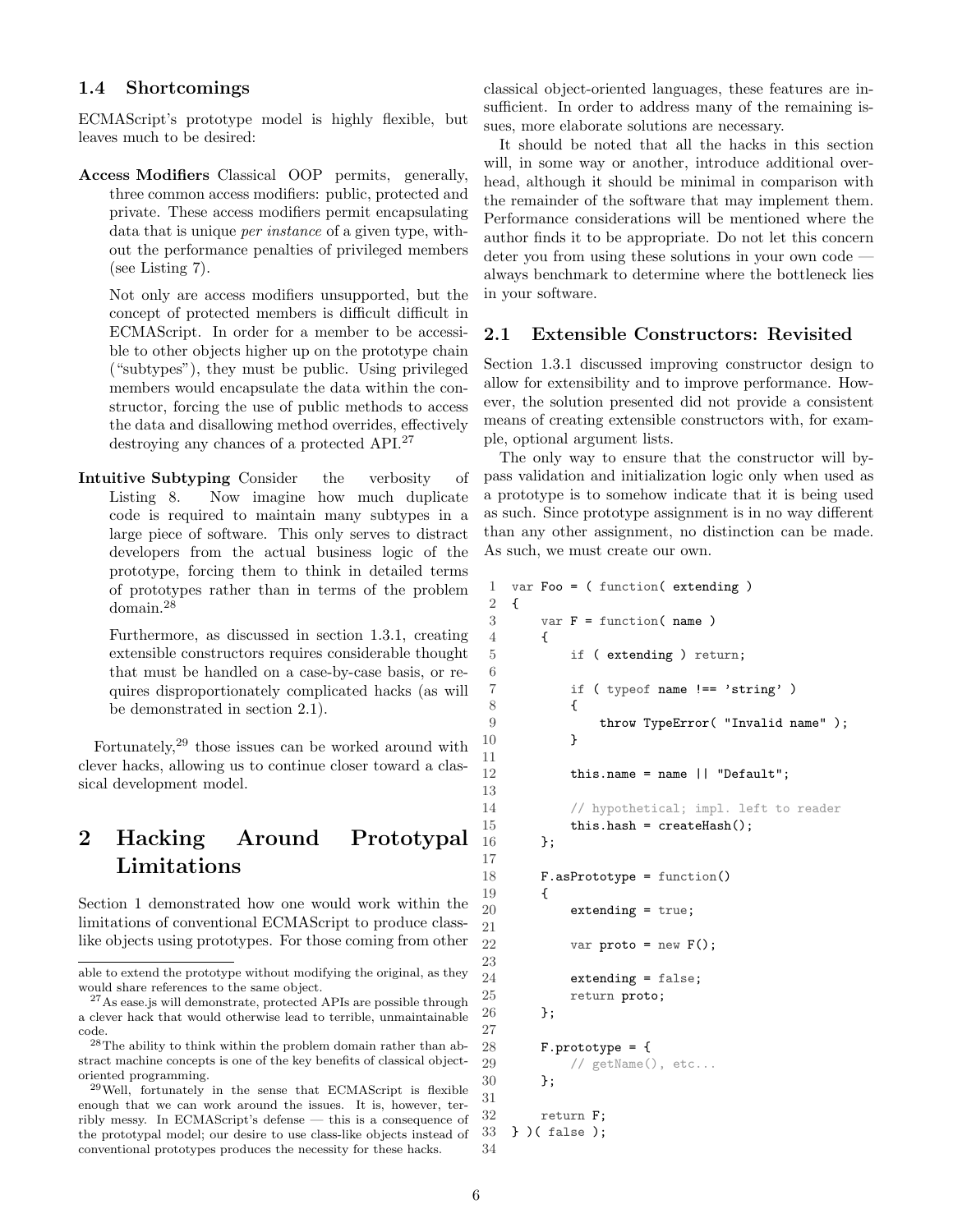```
35 function SubFoo() { /* \ldots */36 SubFoo.prototype = Foo.asPrototype(); // OK
37 // ...
38
39 var foo1 = new Foo();
40 foo1.getName(); // "Default"
41 foo1.hash; // "..."
42
43 var foo2 = new Foo( "Bar");
44 foo2.getName(); // "Bar"
45 foo2.hash; // "..."
```
Listing 12: Working around prototype extending issues

One solution, as demonstrated in Listing [12,](#page-5-6) is to use a variable (e.g. extending) to indicate to a constructor when it is being used to extend a prototype. The constructor, acting as a closure, can then check the value of this flag to determine whether or not to immediately return, avoiding all construction logic. This implementation would allow us to return only a prototype, which is precisely what we are looking for.

It is unlikely that we would want to expose extending directly for modification, as this would involve manually setting the flag before requesting the prototype, then remembering to reset it after we are done. Should the user forget to reset the flag, all future calls to the constructor would continue to ignore all constructor logic, which could lead to confusing bugs in the software. To work around this issue, Listing [12](#page-5-6) offers an asPrototype() method on Foo itself, which will set the flag, create a new instance of Foo, reset the flag and return the new instance.[30](#page-6-2)

In order to cleanly encapsulate our extension logic, Foo is generated within a self-executing function (using much the same concept as privileged members in section [1.2,](#page-2-0) with a slightly different application).<sup>[31](#page-6-3)</sup> This gives Foo complete control over when its constructor logic should be ignored. Of course, one would not want to duplicate this mess of code for each and every constructor they create. Factoring this logic into a common, re-usable implementation will be discussed a bit later as part of a class system (see section [3.1\)](#page-14-0).

# <span id="page-6-0"></span>2.2 Encapsulating Data

We discussed a basic means of encapsulation with privileged members in section [1.2.](#page-2-0) Unfortunately, the solution, as demonstrated in Listing [7,](#page-2-4) involves redeclaring methods that could have otherwise been defined within the prototype and shared between all instances. With that goal in

mind, let us consider how we may be able to share data for multiple instances with a single method definition in the prototype.

We already know from Listing [12](#page-5-6) that we can truly encapsulate data for a prototype within a self-executing function. Methods can then, acting as closures, access that data that is otherwise inaccessible to the remainder of the software. With that example, we concerned ourselves with only a single piece of data  $-$  the extending flag. This data has no regard for individual instances (one could think of it as static data, in classical terms). Using Listing [12](#page-5-6) as a starting point, we can build a system that will keep track of data per-instance. This data will be accessible to all prototype members.

## <span id="page-6-1"></span>2.2.1 A Naive Implementation

One approach to our problem involves to assigning each instance a unique identifier (an "instance id", or iid). For our implementation, this identifier will simply be defined as an integer that is incremented each time the constructor is invoked.[32](#page-6-4) This instance id could be used as a key for a data variable that stores data for each instance. Upon instantiation, the instance id could be assigned to the new instance as a property (we'll worry about methods of "encapsulating" this property later).

```
1 var Stack = ( function()
2 {
3 \text{ var } idata = [],
4 iid = 0;
6 var S = function()7 {
8 // assign a unique instance identifier
9 // to each instance
10 this.__iid = iid++;12 idata[ this.__iid ] = {13 stack: []
14 };
15 };
17 S.prototype = {
18 push: function( val )
19 {
20 idata[ this.__iid ]
21 .stack.push(val);
22 },
24 pop: function()
25 {
26 return idata[ this.__iid ]<br>27 stack.pop():
              .stack.pop();
28 }
29 };
```
5

11

16

<span id="page-6-2"></span> $^{30}\mathrm{In}$  classical terms,  $\texttt{asPrototype}$  () can be thought of as a static factory method of Foo.

<span id="page-6-3"></span><sup>&</sup>lt;sup>31</sup>Self-executing functions are most often used to introduce scope, allowing for the encapsulation of certain data. In this case, we encapsulate our extension logic and return our constructor (assigned to F within the self-executing function), which is then assigned to Foo. Note the parenthesis immediately following the anonymous function, which invokes it with a single argument to give extending a default value of false. This pattern of encapsulation and exporting specific values is commonly referred to as the Module Pattern.

<span id="page-6-4"></span><sup>32</sup>There is, of course, a maximum number of instances with this implementation. Once iid reaches Number.MAX NUMBER, its next assignment will cause it to overflow to Number.POSITIVE INFINITY. This number, however, can be rather large. On one 64-bit system under v8, Number.MAX NUMBER = 1.7976931348623157e+308.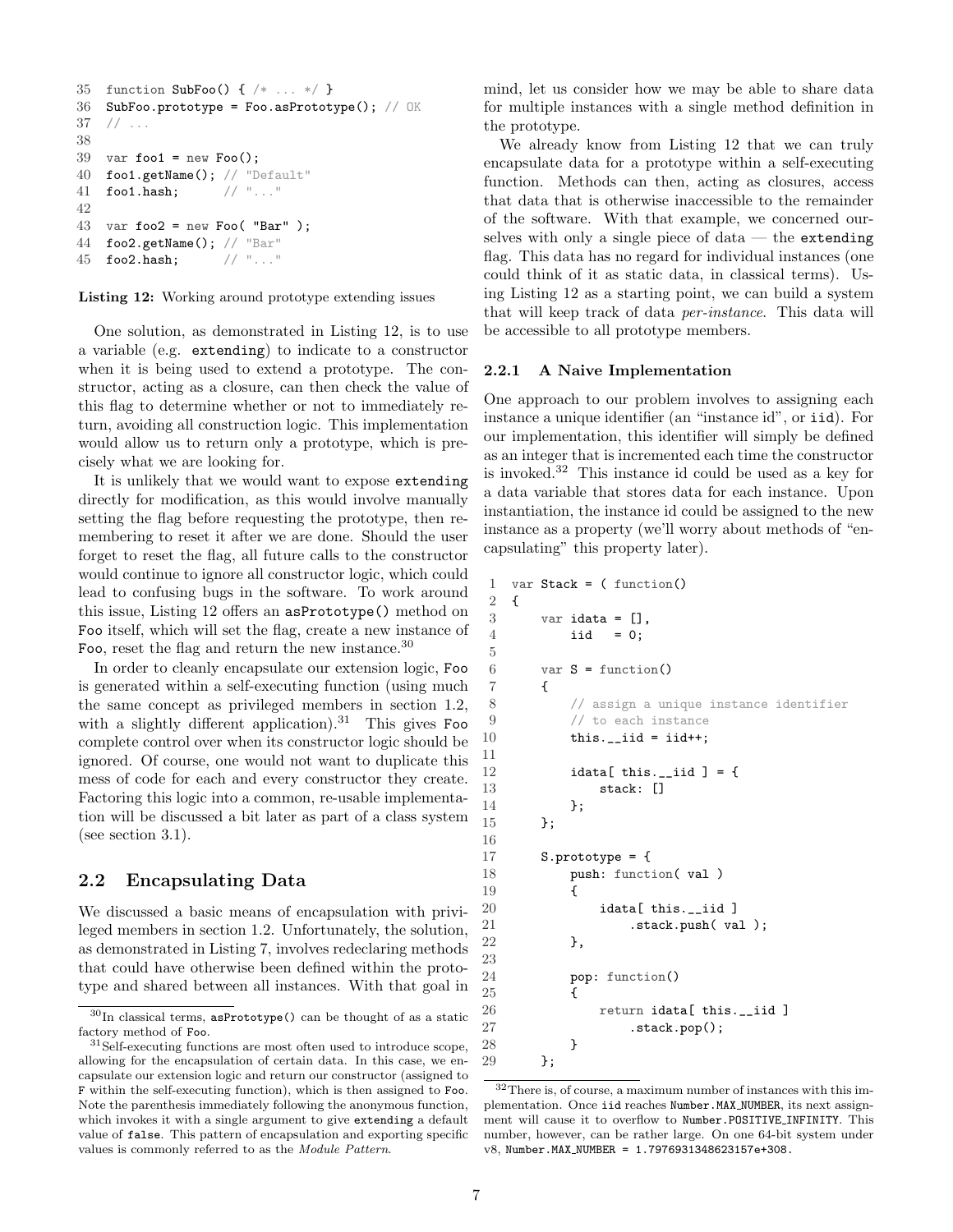```
30
31 return S;
32 } )();
33
34 var first = new Stack(),
35 second = new Stack();
36
37 first.push( "foo" );
38 second.push( "bar" );
39
40 first.pop(); // "foo"
41 second.pop(); // "bar"
```
Listing 13: Encapsulating data with shared members (a naive implementation)

Listing [13](#page-6-5) demonstrates a possible stack implementation using the principals that have just been described. Just like Listing [12,](#page-5-6) a self-executing function is used to encap-sulate our data and returns the Stack constructor.<sup>[33](#page-7-0)</sup> In addition to the instance id, the instance data is stored in the array idata (an array is appropriate here since iid is sequential and numeric). idata will store an object for each instance, each acting in place of this. Upon instantiation, the private properties for the new instance are initialized using the newly assigned instance id.

Because idata is not encapsulated within the constructor, we do not need to use the concept of privileged members (see section [1.2\)](#page-2-0); we need only define the methods in such a way that idata is still within scope. Fortunately, this allows us to define the methods on the prototype, saving us method redeclarations with each call to the constructor, improving overall performance.

This implementation comes at the expense of brevity and creates a diversion from common ECMAScript convention when accessing data for a particular instance using prototypes. Rather than having ECMAScript handle this lookup process for us, we must do so manually. The only data stored on the instance itself (bound to this) is the instance id, iid, which is used to look up the actual members from idata. Indeed, this is the first concern – this is a considerable amount of boilerplate code to create separately for each prototype wishing to encapsulate data in this manner.

An astute reader may raise concern over our  $\overline{\phantom{a}}$  id assignment on each instance. Firstly, although this name clearly states "do not touch" with its double-underscore prefix,  $34$  the member is still public and enumerable.  $35$ There is no reason why we should be advertising this internal data to the world. Secondly, imagine what may happen if a user decides to alter the value of  $\overline{\phantom{a}}$  id for a given instance. Although such a modification would cre-

<span id="page-7-0"></span><sup>33</sup>The reader should take note that we have omitted our extensible constructor solution discussed in section [2.1](#page-5-2) for the sake of brevity.

<span id="page-7-1"></span><sup>34</sup>Certain languages used double-underscore to indicate something internal to the language or system. This also ensures the name will not conflict with any private members that use the single-underscore prefix convention.

<span id="page-7-2"></span><sup>35</sup>The term *enumerable* simply means that it can be returned by foreach.

ate some fascinating (or even "cool") features, it could also wreak havoc on a system and break encapsulation.<sup>[36](#page-7-3)</sup>

In environments supporting ECMAScript 5 and later, we can make the property non-enumerable and read-only using  $Object.defineProperty()$  in place of the  $\_iid$  assignment:

```
Object.defineProperty( this, '__iid', {
    value: iid++,
   writable: false,
    enumerable: false,
    configurable: false
} );
```
The configurable property simply determines whether or not we can re-configure a property in the future using Object.defineProperty(). It should also be noted that each of the properties, with the exception of value, default to false, so they may be omitted; they were included here for clarity.

Of course, this solution leaves a couple loose ends: it will work only on ECMAScript 5 and later environments (that have support for Object.defineProperty()) and it still does not prevent someone from spying on the instance id should they know the name of the property  $($ *\_iid* $)$  ahead of time. However, we do need the instance id to be a member of the instance itself for our lookup process to work properly.

At this point, many developers would draw the line and call the solution satisfactory. An internal id, although unencapsulated, provides little room for exploitation.[37](#page-7-4) For the sake of discussion and the development of a more concrete implementation, let us consider a potential workaround for this issue.

For pre-ES5[38](#page-7-5) environments, there will be no concrete solution, since all properties will always be enumerable. However, we can make it more difficult by randomizing the name of the  $\overline{\phantom{a}}$  iid property, which would require that the user filter out all known properties or guess at the name. In ES5+ environments, this would effectively eliminate the problem entirely,  $39$  since the property name cannot be discovered or be known beforehand. Consider, then, the addition of another variable within the self-executing function  $-$  iid name  $-$  which we could set to some random value (the implementation of which we will leave to the reader). Then, when initializing or accessing values, one would use the syntax:

<span id="page-7-3"></span><sup>36</sup>Consider that we know a stack is encapsulated within another object. We could exploit this ...iid vulnerability to gain access to the data of that encapsulated object as follows, guessing or otherwise calculating the proper instance id:  $($  new Stack $()$   $)$ . . iid = iid of encapsulated stack instance.

<span id="page-7-4"></span><sup>37</sup>You could get a total count of the number of instances of a particular prototype, but not much else.

<span id="page-7-6"></span><span id="page-7-5"></span><sup>38</sup>Hereinafter, ECMAScript 5 and ES5 will be used interchangably.  $^{39}{\rm Of}$  course, debuggers are always an option. There is also the pos-

sibility of exploiting weaknesses in a random name implementation; one can never completely eliminate the issue.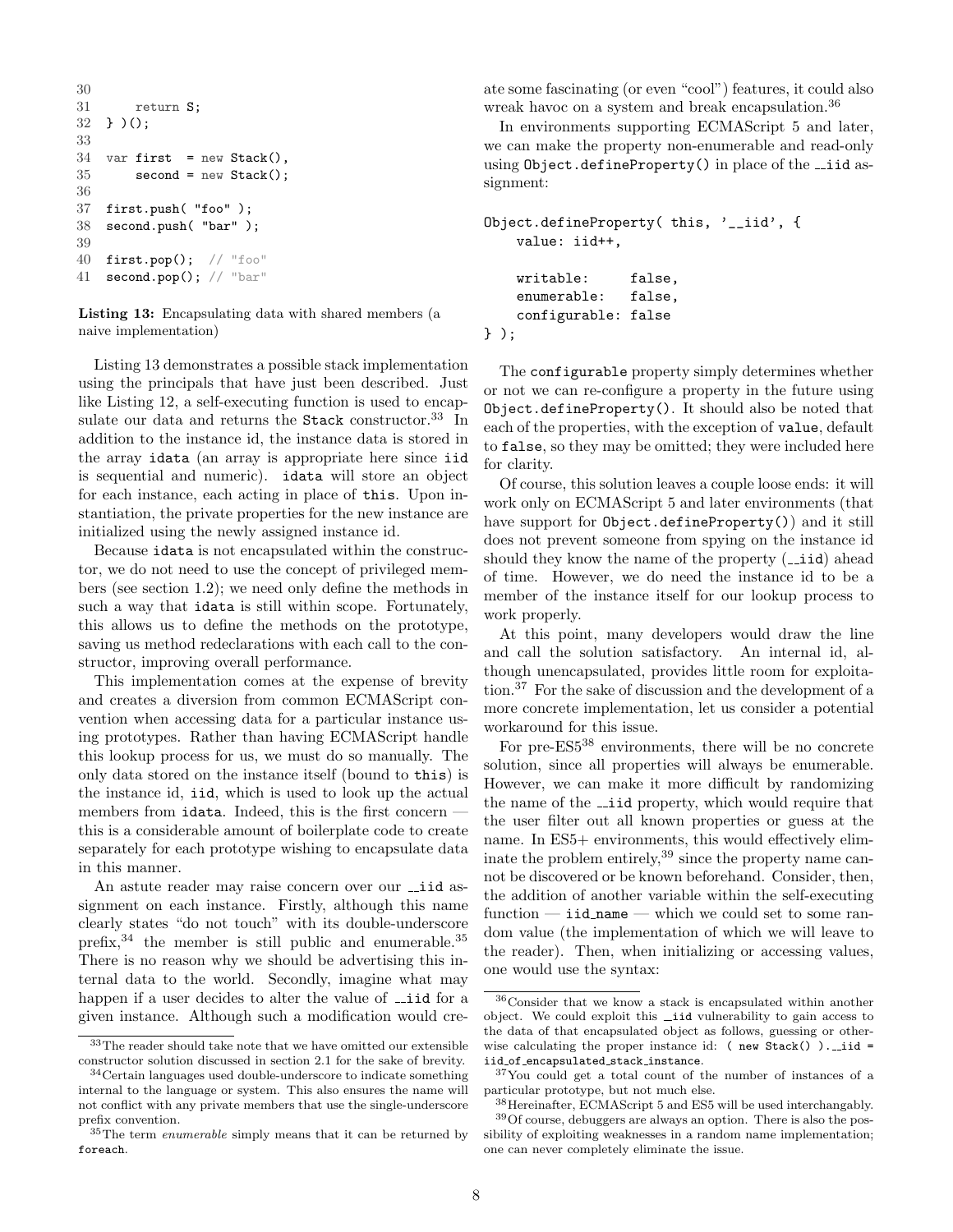idata[ this[ iid\_name ] ].stack  $// \dots$ 

Of course, this introduces additional overhead, although it is likely to be negligible in comparison with the rest of the software.

With that, we have contrived a solution to our encapsulation problem. Unfortunately, as the title of this section indicates, this implementation is naive to a very important consideration — memory consumption. The problem is indeed so severe that this solution cannot possibly be recommended in practice, although the core concepts have been an excellent experiment in ingenuity and have provided a strong foundation on which to expand.[40](#page-8-1)

#### <span id="page-8-0"></span>2.2.2 A Proper Implementation

Section [2.2.1](#page-6-1) proposed an implementation that would permit the true encapsulation of instance data, addressing the performance issues demonstrated in Listing [7.](#page-2-4) Unfortunately, the solution offered in Listing [13](#page-6-5) is prone to terrible memory leaks. In order to understand why, we must first understand, on a very basic level, how garbage collection (GC) is commonly implemented in environments that support ECMAScript.

Garbage collection refers to an automatic cleaning of data (and subsequent freeing of memory, details of which vary between implementations) that is no longer "used". Rather than languages like C that require manual allocation and freeing of memory, the various engines that implement ECMAScript handle this process for us, allowing the developer to focus on the task at hand rather than developing a memory management system for each piece of software. Garbage collection can be a wonderful thing in most circumstances, but one must understand how it recognizes data that is no longer being "used" in order to ensure that the memory is properly freed. If data lingers in memory in such a way that the software will not access it again and that the garbage collector is not aware that the data can be freed, this is referred to as a memory  $leak.$ <sup>[41](#page-8-2)</sup>

One method employed by garbage collectors is reference counting; when an object is initially created, the reference count is set to one. When a reference to that object is stored in another variable, that count is incremented by one. When a variable containing a reference to a particular object falls out of scope, is deleted, or has the value reassigned, the reference count is decremented by one. Once the reference count reaches zero, it is scheduled for garbage collection.[42](#page-8-3) The concept is simple, but is complicated by the use of closures. When an object is referenced within a

<span id="page-8-3"></span><sup>42</sup>What happens after this point is implementation-defined.

closure, or even has the potential to be referenced through another object, it cannot be garbage collected.

In the case of Listing [13,](#page-6-5) consider idata. With each new instance, iid is incremented and an associated entry added to idata. The problem is — ECMAScript does not have destructor support. Since we cannot tell when our object is GC'd, we cannot free the idata entry. Because each and every object within idata has the potential to be referenced at some point in the future, even though our implementation does not allow for it, it cannot be garbage collected. The reference count for each index of idata will forever be  $\geq 1$ .

To resolve this issue without altering this implementation, there is only one solution — to offer a method to call to manually mark the object as destroyed. This defeats the purpose of garbage collection and is an unacceptable solution. Therefore, our naive implementation contains a fatal design flaw. This extends naturally into another question — how do we work with garbage collection to automatically free the data for us?

The answer to this question is already known from nearly all of our prior prototype examples. Unfortunately, it is an answer that we have been attempting to work around in order to enforce encapsulation — storing the data on the instance itself. By doing so, the data is automatically freed (if the reference count is zero, of course) when the instance itself is freed. Indeed, we have hit a wall due to our inability to explicitly tell the garbage collector when the data should be freed.<sup>[43](#page-8-4)</sup> The solution is to find a common ground between Listing [7](#page-2-4) and Listing [13.](#page-6-5)

Recall our original goal — to shy away from the negative performance impact of privileged members without exposing each of our private members as public. Our discussion has already revealed that we are forced to store our data on the instance itself to ensure that it will be properly freed by the garbage collector once the reference count reaches zero. Recall that section [2.2.1](#page-6-1) provided us with a number of means of making our only public member,  $\overline{\phantom{a}}$  id, considerably more difficult to access, even though it was not fully encapsulated. This same concept can be applied to our instance data.

```
1 var Stack = ( function()
2 {
3 // implementation left to reader
4 var _privname = genRandomName();
5
6 var S = function()7 {
8 Object.defineProperty( this, _privname, {
9 enumerable: false,
10 writable: false,
11 configurable: false,
13 value: {
14 stack: []
```
<span id="page-8-1"></span> $^{40}\mathrm{It}$  is my hope that the title of this section will help to encourage those readers that simply skim for code to continue reading and consider the flaws of the design rather than adopting them.

<span id="page-8-2"></span><sup>41</sup>The term "memory leak" implies different details depending on context — in this case, it varies between languages. A memory leak in C is handled much differently than a memory leak in ECMAScript environments. Indeed, memory leaks in systems with garbage collectors could also be caused by bugs in the GC process itself, although this is not the case here.

<span id="page-8-4"></span> $\rm ^{43}$  There may be an implementation out there somewhere that does allow this, or a library that can interface with the garbage collector. However, it would not be portable.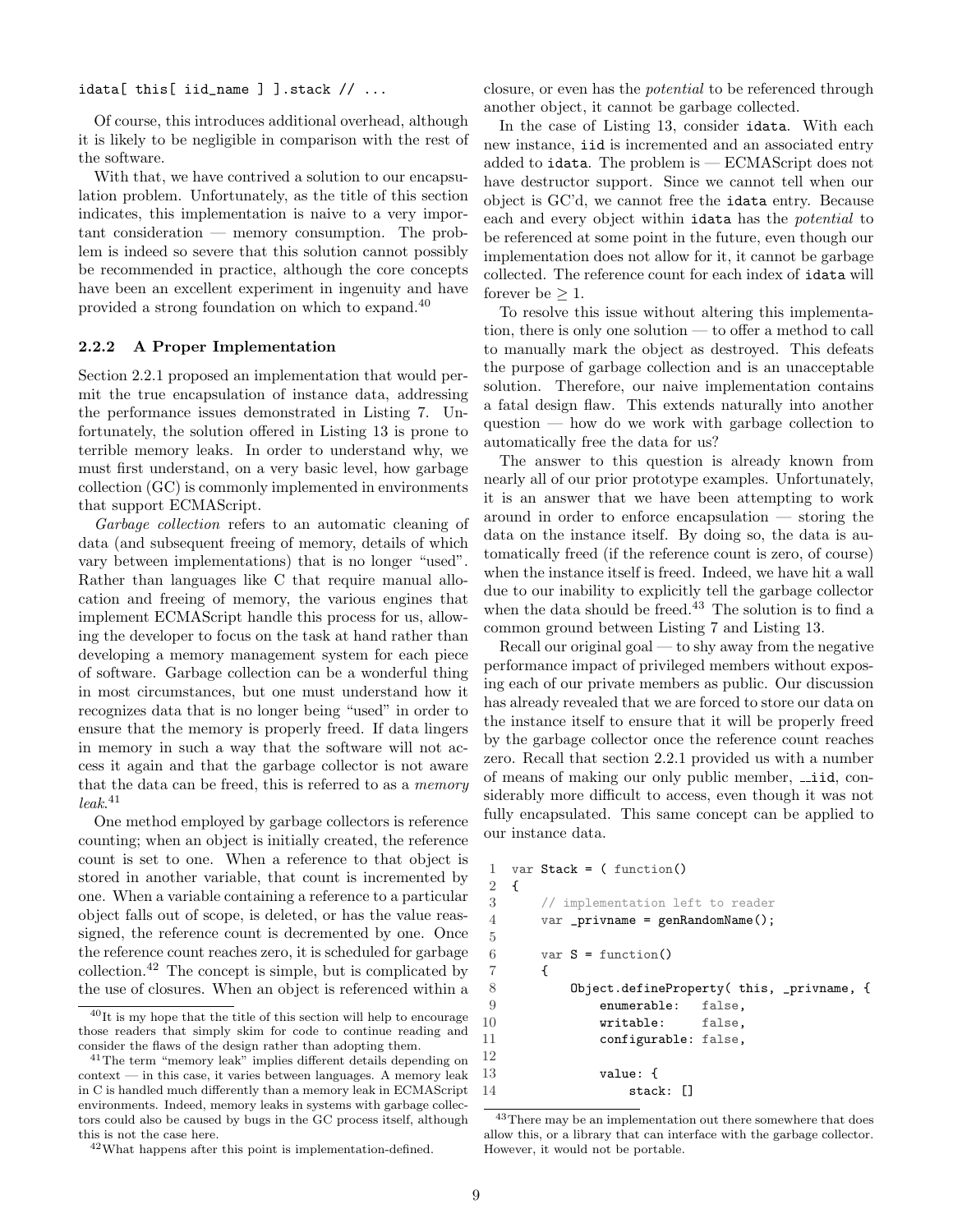```
15 }
16 } );
17    };
18
19 S.prototype = {
20 push: function( val )
21 {
22 this[ _privname ].stack.push( val );
23     },
24
25 pop: function()
26 {
27 return this[ _privname ].stack.pop();
28 }
29 };
30
31 return S;
32 } )();
```
Listing 14: Encapsulating data on the instance itself (see also Listing [13\)](#page-6-5)

Listing [14](#page-8-5) uses a random, non-enumerable property to make the discovery of the private data considerably more difficult.<sup>[44](#page-9-1)</sup> The random name,  $\_privname$ , is used in each of the prototypes to look up the data on the appropriate instance (e.g. this [ \_privname ].stack in place of this.stack). $45$  This has the same effect as Listing [13,](#page-6-5) with the exception that it is a bit easier to follow without the instance management code and that it does not suffer from memory leaks due to GC issues.

Of course, this implementation depends on features introduced in ECMAScript 5 — namely, Object.defineProperty(), as introduced in section [2.2.1.](#page-6-1) In order to support pre-ES5 environments, we could define our own fallback defineProperty() method by directly altering Object, [46](#page-9-3) as demonstrated in Listing [15.](#page-9-4)

```
1 Object.defineProperty = Object.defineProperty
2 || function( obj, name, config )
3 {
4 obj[ name ] = config.value;
5 };
```
Listing 15: A fallback Object.defineProperty() implementation

Unfortunately, a fallback implementation is not quite so simple. Certain dialects may only partially implement Object.createProperty(). In particular, I am referring to Internet Explorer 8's incomplete implementation.[47](#page-9-5)

<span id="page-9-5"></span><sup>47</sup>IE8's dialect is JScript.

Surprisingly, IE8 only supports this action on DOM elements, not all objects. This puts us in a terribly awkward  $situation$  — the method is defined, but the implementation is "broken". As such, our simple and fairly concise solution in Listing [15](#page-9-4) is insufficient. Instead, we need to perform a more complicated check to ensure that not only is the method defined, but also functional for our particular uses. This check is demonstrated in Listing [16,](#page-9-6) resulting in a boolean value which can be used to determine whether or not the fallback in Listing [15](#page-9-4) is necessary.

```
1 var can_define_prop = ( function()
2 {
3 try
4 {
5 Object.defineProperty( {}, 'x', {} );
6 }
7 catch ( e ) { return false; }
8
9 return true;
10 } )();
```

```
Listing 16: Working around IE8's incomplete
Object.defineProperty() implementation (taken
from ease.js)
```
This function performs two checks simultaneously  $-$  it first checks to see if Object.defineProperty() exists and then ensures that we are not using IE8's broken implementation. If the invocation fails, that will mean that the method does not exist (or is not properly defined), throwing an exception which will immediately return false. If attempting to define a property using this method on a non-DOM object in IE8, an exception will also be thrown, returning false. Therefore, we can simply attempt to define a property on an empty object. If this action succeeds, then Object.defineProperty() is assumed to be sufficiently supported. The entire process is enclosed in a self-executing function to ensure that the check is performed only once, rather than a function that performs the check each time it is called. The merriment of this result to Listing [15](#page-9-4) is trivial and is left to the reader.

It is clear from this fallback, however, that our property is enumerable in pre-ES5 environments. At this point, a random property name would not be all that helpful and the reader may decide to avoid the random implementation in its entirety.

#### <span id="page-9-0"></span>2.2.3 Private Methods

Thus far, we have been dealing almost exclusively with the issue of encapsulating properties. Let us now shift our focus to the encapsulation of other private members, namely methods (although this could just as easily be applied to getters/setters in ES5+ environments). Private methods are actually considerably easier to conceptualize, because the data does not vary between instances — a method is a method and is shared between all instances. As such, we do not have to worry about the memory management

<span id="page-9-1"></span><sup>44</sup>The property is also read-only, but that does not necessarily aid encapsulation. It prevents the object itself from being reassigned, but not any of its members.

<span id="page-9-2"></span><sup>&</sup>lt;sup>45</sup>One may decide that the random name is unnecessary overhead. However, note that static names would permit looking up the data if the name is known ahead of time.

<span id="page-9-3"></span><sup>46</sup>The only circumstance I ever recommend modifying built-in bojects/prototypes is to aid in backward compatibility; it is otherwise a very poor practice that creates tightly coupled, unportable code.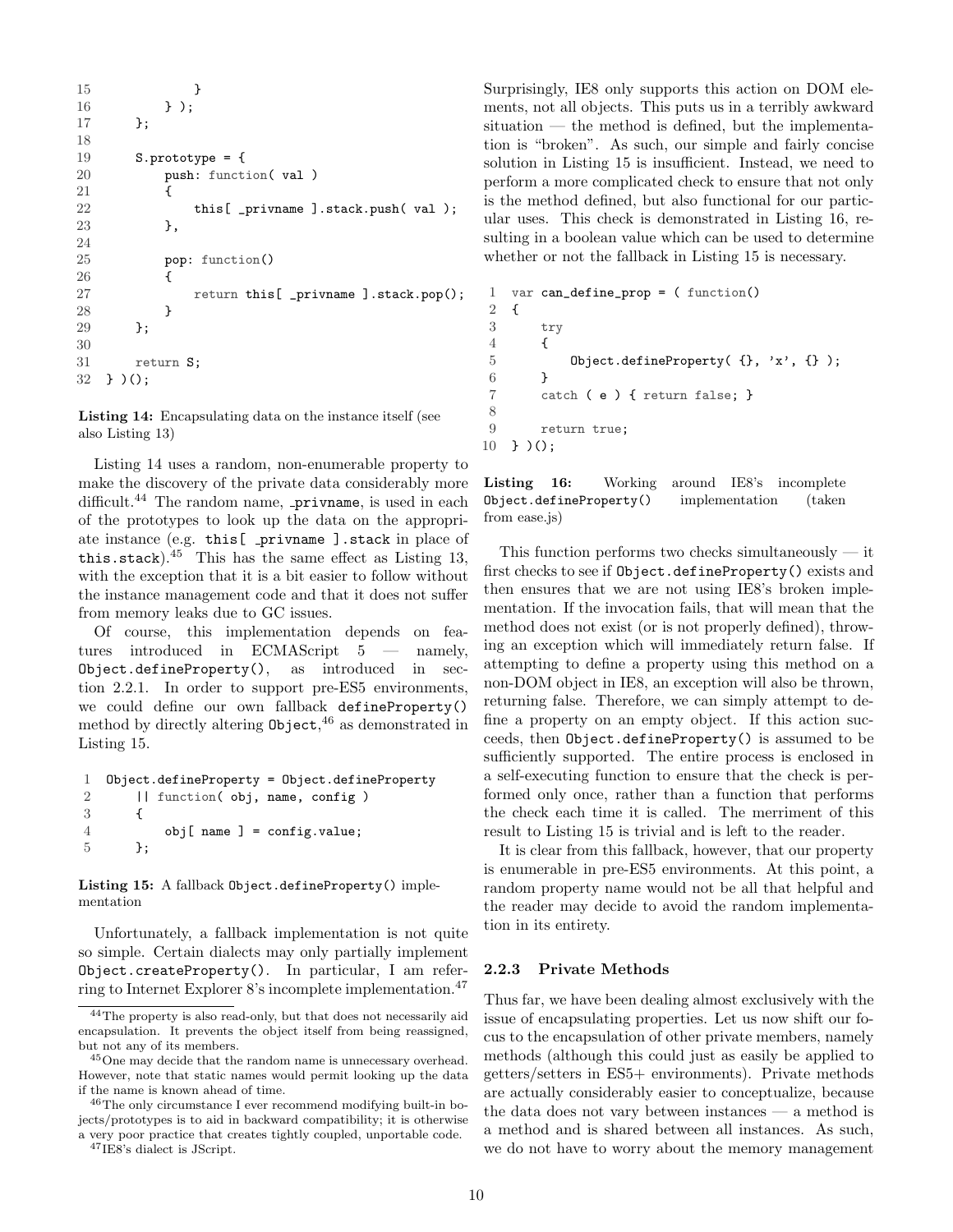issues addressed in section [2.2.2.](#page-8-0)

Encapsulating private members would simply imply moving the members outside of the public prototype (that is, Stack.prototype). One would conventionally implement private methods using privileged members (as in section [1.2\)](#page-2-0), but it is certainly pointless redefining the methods for each instance, since Listing [14](#page-8-5) provided us with a means of accessing private data from within the public prototype. Since the self-executing function introduces scope for our private data (instead of the constructor), we do not need to redefine the methods for each new instance. Instead, we can create what can be considered a second, private prototype.

```
1 var Stack = (function()2 {
3 var _privname = getRandomName();
4
5 var S = function()6 {
7 // ... (see previous examples)
8 };
9
10 var priv\_methods = {11 getStack: function()
12 {
13 return this[ _privname ].stack;
14 }
15 };
16
17 S.prototype = {
18 push: function( val )
19 {
20 var stack = priv_methods.getStack
21 .call( this );
22 stack.push(val);
23 },
24
25 pop: function()
26 {
27 var stack = priv_methods.getStack
28 .call( this )
29 return stack.pop(val);
30 }
31    };
32
33 return S;
34 } )();
```
Listing 17: Implementing shared private methods without privileged members

Listing [17](#page-10-1) illustrates this concept of a private proto-type.<sup>[48](#page-10-2)</sup> The object priv methods acts as a second prototype containing all members that are private and shared between all instances, much like the conventional prototype. Stack.prototype then includes only the members that are intended to be public. In this case, we have defined a single private method  $-$  getStack().

Recall how this is bound automatically for prototype methods (see section [1.1\)](#page-1-0). ECMAScript is able to do this for us because of the standardized prototype property. For our private methods, we have no such luxury. Therefore, we are required to bind this to the proper object ourselves through the use of Function.call() (or, alternatively, Function.apply()). The first argument passed to call() is the object to which this will be bound, which we will refer to as the *context*. This, unfortunately, increases the verbosity of private method calls, but successfully provides us with a private prototype implementation.

Since private members needn't be inherited by subtypes, no additional work needs to be done.

## <span id="page-10-0"></span>2.3 Protected Members

We have thus far covered two of the three access modifiers (see section  $2.2$ ) — public and private. Those implementations allowed us to remain blissfully ignorant of inheritance, as public members are handled automatically by ECMAScript and private members are never inherited by subtypes. The concept of protected members is a bit more of an interesting study since it requires that we put thought into providing subtypes with access to encapsulated data, without exposing this data to the rest of the world.

From an implementation perspective, we can think of protected members much like private; they cannot be part of the public prototype, so they must exist in their own protected prototype and protected instance object. The only difference here is that we need a way to expose this data to subtypes. This is an issue complicated by our random name implementation (see section [2.2.2\)](#page-8-0); without it, subtypes would be able to access protected members of its parent simply by accessing a standardized property name. The problem with that is  $-$  if subtypes can do it, so can other, completely unrelated objects. As such, we will focus on a solution that works in conjunction with our randomized name (an implementation with a standardized name is trivial).

In order for the data to remain encapsulated, the name must too remain encapsulated. This means that the subtype cannot request the name from the parent; instead, we must either have access to the random name or we must tell the parent what the name should be. The latter will not work per-instance with the implementation described in section [2.2.2,](#page-8-0) as the methods are not redefined perinstance and therefore must share a common name. Let us therefore first consider the simpler of options — sharing a common protected name between the two classes.

```
1 var _protname = getRandomName();
\mathfrak{D}3 var Stack = ( function()
4 {
5 var _privname = getRandomName();
```
<span id="page-10-2"></span><sup>48</sup>Alternatively, to reduce code at the expense of clarity, one could simply define functions within the closure to act as private methods without assigning them to priv methods. Note that call() is still necessary in that situation.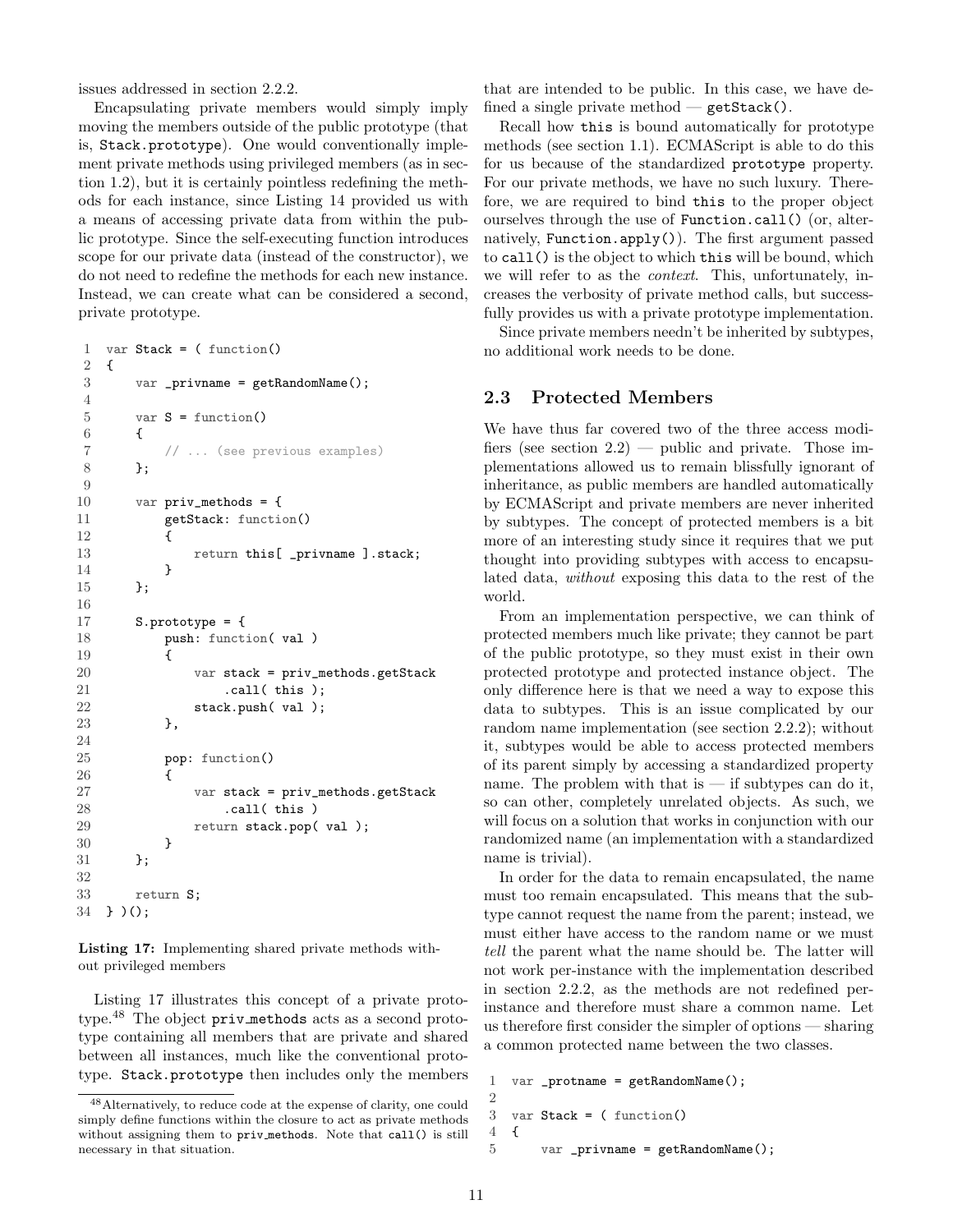```
\frac{6}{7}var S = function()8 {
9 // ... (see previous examples)
10
11 Object.defineProperty( this, _privname, {
12 value: { stack: [] }
13 } );
14
15 Object.defineProperty( this, _protname, {
16 value: { empty: false }
17 } );
18 };
19
20 // a means of sharing protected methods
21 Object.defineProperty( S, _protname, {
22 getStack: function()
23 {
24 return this[ _privname ].stack;
25 }
26 } );
27
28 S.prototype = {
29 push: function( val )
30 {
31 var stack = S[ _protname ].getStack
32 .call( this );
33 stack.push(val);
34
35 this[ _protname ].empty = false;
36 },
37
38 pop: function()
39\,40 var stack = this[ _protname ]
41 .getStack.call( this )
42
43 this[ _protname ].empty =
44 ( stack.length === 0 );
45
46 return stack.pop(val);
47 }
48 };
49
50 S.asPrototype = function()
51 {
52 // ... (see previous examples)
53   };
54
55 return S;
56 } )();
57
58
59 var MaxStack = ( function()
60 {
61 var M = function(max)
62 {
63 // call parent constructor
64 Stack.call( this );
65
66 // we could add to our protected members
67 // (in practice, this would be private, not
68 // protected)
                                         101
                                         102
```

```
69 this[ _protname ].max = +max;
70 };
72 // override push
73 M.prototype.push = function( val )
74 {
75 var stack = Stack[ _protname ].getStack
76 .call( this );
78 if ( stack.length ===
79 this[ _protname ].max
80 )
81 {
82 throw Error( "Maximum reached." );
83    };
85 // call parent method
86 Stack.prototype.push.call( this, val );<br>87 }:
       87 };
89 // add a new method demonstrating parent
90 // protected property access
91 M.prototype.isEmpty = function()
92 {
93 return this[ _protname ].empty;
94 };
96 M.prototype = Stack.asPrototype();
97 M.prototype.constructor = M;
99 return M;<br>100 } )(;
    \} )();
103 var max = new MaxStack(2);
104 max.push( "foo" );
105 max.push( "bar" );
106 max.push("baz"); // Error<br>107 max.pop(); // "bar"
107 \max.pop(); // "bar"<br>108 \max.pop(); // "foo"
108 max.pop();
```
Listing 18: Sharing protected members with subtypes

Listing [18](#page-10-3) makes an attempt to demonstrate a protected property and method implementation while still maintaining the distinction between it and the private member implementation (see section [2.2.2\)](#page-8-0). The example contains two separate constructors — Stack and MaxStack, the latter of which extends Stack to limit the number of items that may be pushed to it. Stack has been modified to include a protected property empty, which will be set to true when the stack contains no items, and a protected method getStack(), which both Stack and its subtype MaxStack may use to access the private property stack of Stack.

The key part of this implementation is the declaration of protname within the scope of both types (Stack and MaxStack).[49](#page-11-0) This declaration allows both prototypes to

<span id="page-11-0"></span> $\rm ^{49}One$  would be wise to enclose all of Listing [18](#page-10-3) within a function to prevent \_protname from being used elsewhere, exporting Stack and MaxStack however the reader decides.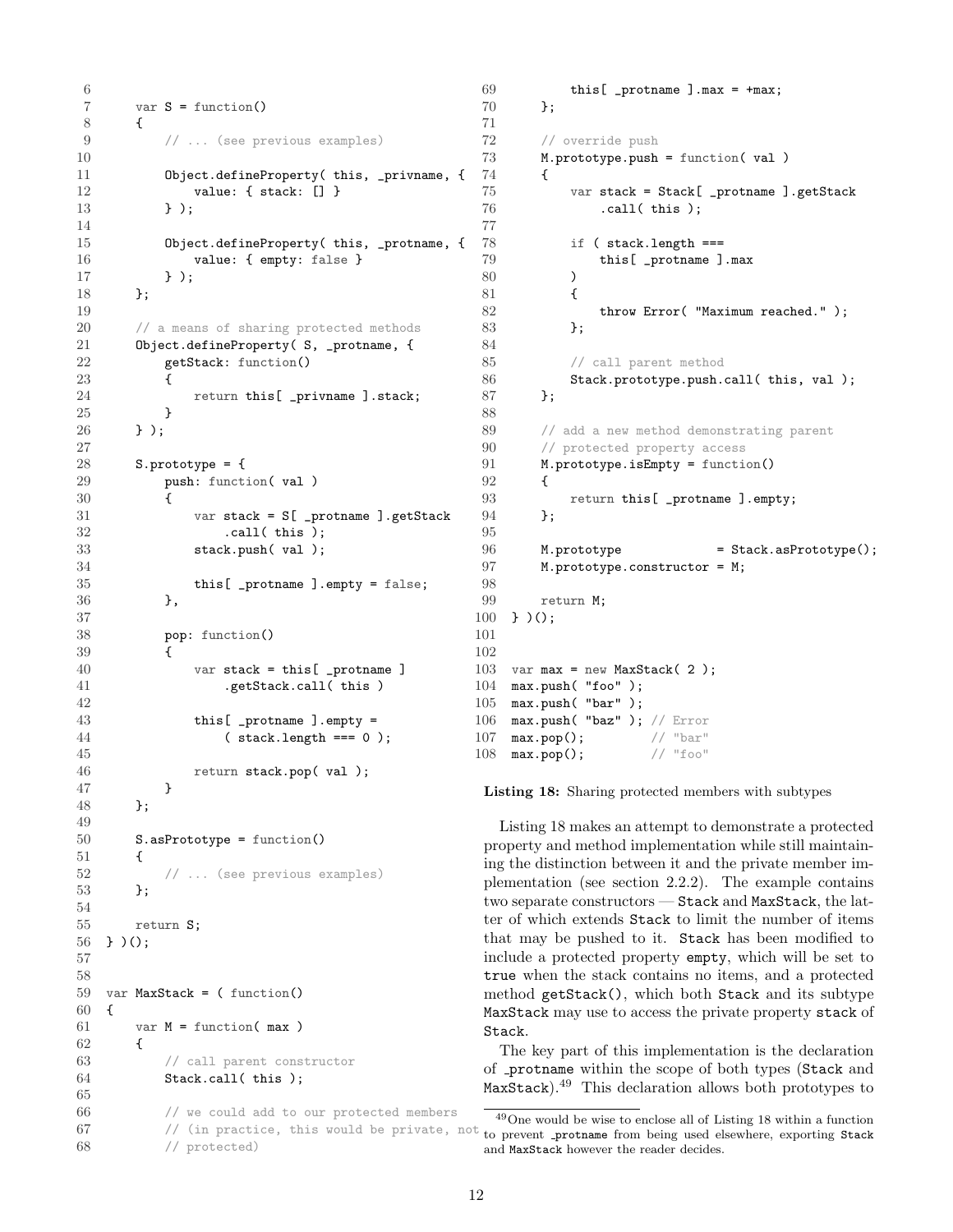access the protected properties just as we would the private data. Note that privname is still defined individually within each type, as this data is unique to each.

Protected methods, however, need additional consideration. Private methods, when defined within the selfexecuting function that returns the constructor, work fine when called from within the associated prototype (see section [2.2.3\)](#page-9-0). However, since they're completely encapsulated, we cannot use the same concept for protected methods — the subtype would not have access to the methods. Our two options are to either declare the protected members outside of the self-executing function (as we do privname), which makes little organizational sense, or to define the protected members on the constructor itself us-ing protname and Object.defineProperty()<sup>[50](#page-12-0)</sup> to encapsulate it the best we can. We can then use the shared protname to access the methods on Stack, unknown to the rest of the world.

An astute reader may realize that Listing [18](#page-10-3) does not permit the addition of protected methods without also modifying the protected methods of the supertype and all other subtypes; this is the same reason we assign new instances of constructors to the prototype property. Additionally, accessing a protected method further requires referencing the same constructor on which it was defined. Fixing this implementation is left as an exercise to the reader.

Of course, there is another glaring problem with this implementation — what happens if we wish to extend one of our prototypes, but are not within the scope of \_protname (which would be the case if you are using Listing [18](#page-10-3) as a library, for example)? With this implementation, that is not possible. As such, Listing [18](#page-10-3) is not recommended unless you intended to have your prototypes act like final classes.[51](#page-12-1) As this will not always be the case, we must put additional thought into the development of a solution that allows extending class-like objects with protected members outside of the scope of the protected name \_protname.

As we already discussed, we cannot request the protected member name from the parent, as that will provide a means to exploit the implementation and gain access to the protected members, thereby breaking encapsulation. Another aforementioned option was telling the parent what protected member name to use, perhaps through the use of asPrototype() (see section [2.1\)](#page-5-2). This is an option for protected properties, as they are initialized with each new instance, however it is not a clean implementation for members, as they have already been defined on the constructor with the existing **protname**. Passing an alternative name would result in something akin to:

Object.defineProperty( S, \_newname, { value: S[ \_protname ] } );

This would quickly accumulate many separate protected member references on the constructor — one for each subtype. As such, this implementation is also left as an exercise for an interested reader; we will not explore it fur-ther.<sup>[52](#page-12-2)</sup>

The second option is to avoid exposing protected property names entirely. This can be done by defining a function that can expose the protected method object. This method would use a system-wide protected member name to determine what objects to return, but would never expose the name — only the object references. However, this does little to help us with our protected properties, as a reference to that object cannot be returned until instantiation. As such, one could use a partial implementation of the previously suggested implementation in which one provides the protected member name to the parent(s). Since the protected members would be returned, the duplicate reference issue will be averted.

The simplest means of demonstrating this concept is to define a function that accepts a callback to be invoked with the protected method object. A more elegant implementation will be described in future sections, so a full implementation is also left as an exercise to the reader. Listing [19](#page-12-3) illustrates a skeleton implementation.<sup>[53](#page-12-4)</sup> The def function accepts the aforementioned callback with an optional first argument  $-$  base  $-$  from which to retrieve the protected methods.

```
1 var def = ( function()2 {
 3 var _protname = getRandomName();
 4
 5 return function( base, callback )
 6 {
 7 var args = Array.prototype.slice.call(
 8 arguments
 9 ),
10
11 callback = args.pop(),
12 base = \arg s.pop() || {};
13
14 return callback(base[ _protname ] );
15 };
16 } )();
17
18 var Stack = def( function( protm )
19 {
20 // ...
21
22 return S;
23 } );
24
25 var MaxStack = def( Stack, function( protm )
26 {
```
<span id="page-12-0"></span><sup>50</sup>See section [2.2.2](#page-8-0) for Object.defineProperty() workarounds/ considerations.

<span id="page-12-1"></span> $51A$  *final* class cannot be extended.

<span id="page-12-2"></span> $\rm ^{52}The$  reader is encouraged to attempt this implementation to gain a better understanding of the concept. However, the author cannot recommend its use in a production environment.

<span id="page-12-4"></span><sup>53</sup>Should the reader decide to take up this exercise, keep in mind that the implementation should also work with multiple supertypes (that is, type3 extends type2 extends type1).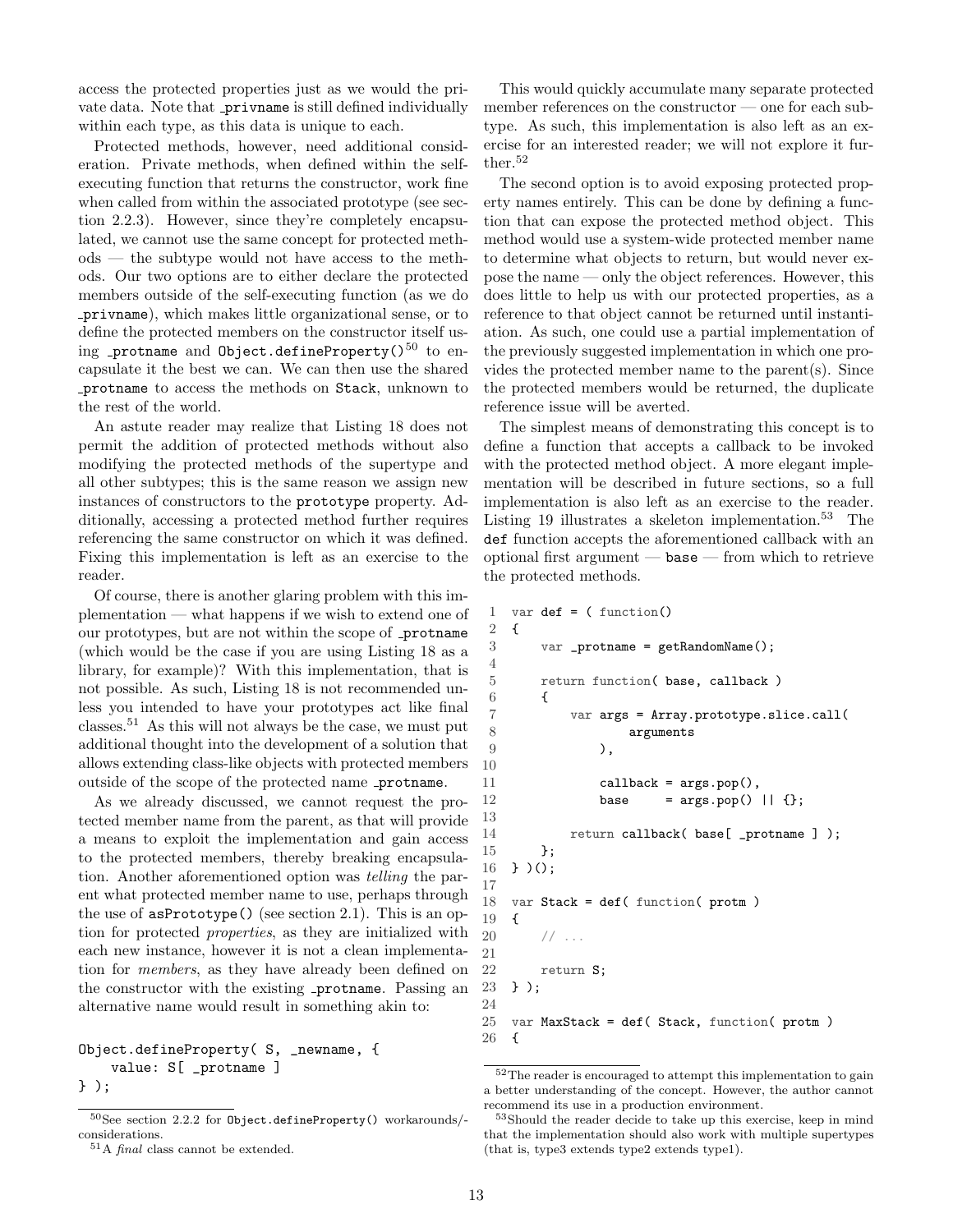```
27 // for properties only
28 var _protname = getRandomName();
29
30 / / ...31
32 // asPrototype() would accept the protected
33 // member name
34 M.protoype = S.asPrototype( _protname );
35 M.prototype.constructor = M;
36
37 return M;
38 } );
```
Listing 19: Exposing protected methods with a callback (brief illustration; full implementation left as an exercise for the reader)

#### <span id="page-13-0"></span>2.3.1 Protected Member Encapsulation Challenges

Unfortunately, the aforementioned implementations do not change a simple fact — protected members are open to exploitation, unless the prototype containing them cannot be extended outside of the library/implementation. Specifically, there is nothing to prevent a user from extending the prototype and defining a property or method to return the encapsulated members.

Consider the implementation described in Listing [19.](#page-12-3) We could define another subtype, ExploitedStack, as shown in Listing [20.](#page-13-2) This malicious type exploits our implementation by defining two methods getProtectedProps() and getProtectedMethods() that return the otherwise encapsulated data.

```
1 var ExploitedStack = def( Stack, function( protm )
2 {
3 var _protname = getRandomName();
4
5 var E = function() { /* ... * / };
6
7 E.prototype.getProtectedProps = function()
8 {
9 return this[ _protname ];
10 }:
11
12 E.prototype.getProtectedMethods = function()
13 {
14 return protm;
15 };
16
17 E.prototype = Stack.asPrototype( _protname );
18 E.prototype.constructor = E;
19
20 return E;
21 } )();
```
Listing 20: Exploiting Listing [19](#page-12-3) by returning protected members.

Fortunately, our random \_protname implementation will only permit returning data for the protected members of that particular instance. Had we not used random names, there is a chance that an object could be passed to getProtectedProps() and have its protected properties returned.[54](#page-13-3) As such, this property exploit is minimal and would only hurt that particular instance. There could be an issue if supertypes contain sensitive protected data, but this is an implementation issue (sensitive data should instead be private).

Methods, however, are a more considerable issue. Since the object exposed via def() is shared between each of the instances, much like its parent prototype is, it can be used to exploit each and every instance (even if the reader has amended Listing [18](#page-10-3) to resolve the aforementioned protected member addition bug, since Object.getPrototypeOf() can be used to work around this amendment). Someone could, for example, reassign Stack[ \_protname ].getStack() to do something else; Object.defineProperty() in Listing [18](#page-10-3) only made Stack[ \_protname ] *itself* read-only. The object itself, however, can be modified. This can be amended by using Object.defineProperty() for each and every protected method, which is highly verbose and cumbersome.

Once we rule out the ability to modify protected method definitions,[55](#page-13-4) we still must deal with the issue of having our protected methods exposed and callable. For example, one could do the following to gain access to the private stack object:

#### ( new ExploitedStack() ).getProtectedMethods() .getStack.call( some\_stack\_instance );

Unfortunately, there is little we can do about this type of exploit besides either binding[56](#page-13-5) each method call (which would introduce additional overhead per instance) or entirely preventing the extension of our prototypes outside of our own library/software. By creating a protected API, you are exposing certain aspects of your prototype to the rest of the world; this likely breaks encapsulation and, in itself, is often considered a poor practice.<sup>[57](#page-13-6)</sup> An alternative is to avoid inheritance altogether and instead favor composition, thereby evading this issue entirely. That is a pretty attractive concept, considering how verbose and messy this protected hack has been.

# <span id="page-13-1"></span>3 Encapsulating the Hacks

Imagine jumping into a project in order to make a simple modification and then seeing the code in Listing [18.](#page-10-3) This is a far cry from the simple protected member declarations in traditional classical object-oriented languages. In fact,

<span id="page-13-3"></span><sup>54</sup>Details depend on implementation. If a global protected property name is used, this is trivial. Otherwise, it could be circumstantial — a matching name would have to be guessed, known, or happen by chance.

<span id="page-13-4"></span> $55\,\mathrm{Of}$  course, this doesn't secure the members in pre-ES5 environments.

<span id="page-13-6"></span><span id="page-13-5"></span><sup>56</sup>See Function.bind().

 $^{57}\rm{Stack}.getStack()$  breaks encapsulation because it exposes the private member stack to subtypes.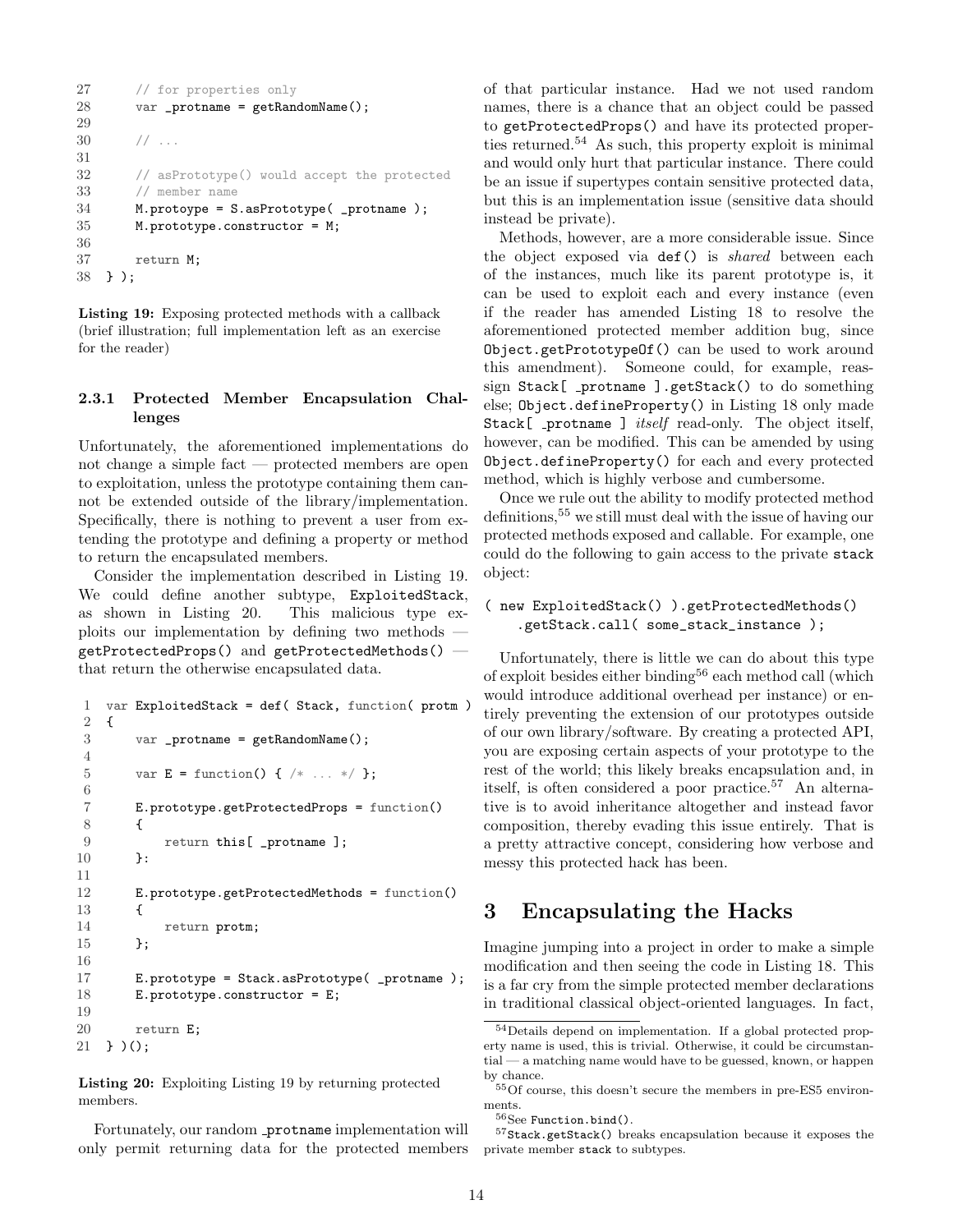there becomes a point where the hacks discussed in the previous sections become unmaintainable messes that add a great deal of boilerplate code with little use other than to distract from the actual software itself.

8

12

15

23

30

33

35

39

42

47

54

56 }

58

However, we do not have to settle for those messy implementations. Indeed, we can come up with some fairly elegant and concise solutions by encapsulating the hacks we have discussed into a classical object-oriented framework, library or simple helper functions. Let's not get ahead of ourselves too quickly; we will start exploring basic helper functions before we deal with diving into a full, reusable framework.

This section is intended for educational and experimental purposes. Before using these examples to develop your own class system for ECMAScript, ensure that none of the existing systems satisfy your needs; your effort is best suited toward the advancement of existing projects than the segregation caused by the introduction of additional, specialty frameworks.<sup>[58](#page-14-1)</sup> These are discussed a bit later.

# <span id="page-14-0"></span>3.1 Constructor/Prototype Factory

Section [2.1](#page-5-2) offered one solution to the problem of creating an extensible constructor, allowing it to be used both to instantiate new objects and as a prototype. Unfortunately, as Listing [12](#page-5-6) demonstrated, the solution adds a bit of noise to the definition that will also be duplicated for each constructor. The section ended with the promise of a cleaner, reusable implementation. Perhaps we can provide that.

Consider once again the issue at hand. The constructor, when called conventionally with the new operator to create a new instance, must perform all of its construction logic. However, if we wish to use it as a prototype, it is unlikely that we want to run *any* of that  $logic$  — we are simply looking to have an object containing each of its members to use as a prototype without the risk of modifying the prototype of the constructor in question. Now consider how this issue is handled in other classical languages: the extend keyword.

ECMAScript has no such keyword, so we will have to work on an implementation ourselves. We cannot use the name  $ext{end}$ , as it is a reserved name;<sup>[59](#page-14-2)</sup> as such, we will start with a simple Class factory function with which we can create new "classes" without supertypes. We can than provide a Class.extend() method to define a "class" with a supertype.

```
1 var Class = ( function( extending ) 2 \quad 1\mathcal{L}3 \text{ var } C = \text{function}(\text{ dfn})4 {
5 // extend from an empty base
6 return C.extend( null, dfn );
```
<span id="page-14-1"></span><sup>58</sup>That is not to discourage experimentation. Indeed, one of the best, most exciting and fun ways to learn about these concepts are to implement them yourself.

```
59Perhaps for future versions of ECMAScript.
```

```
7 };
9 C.extend = function( base, dfn )
10 \qquad \qquad11 base = base || function() \{\};
13 // prevent ctor invocation
14 extending = true;
16 var ctor = function()
17 {
18 // do nothing if extending
19 if ( extending )
20 {
21 return;
22 }
24 // call "actual" constructor<br>25 this. construct &&
           25 this.__construct &&
26 this.__construct.apply(
27 this, arguments
28 );
29 };
31 ctor.prototype = new base();
32 ctor.prototype.constructor = ctor;
34 copyTo( ctor.prototype, dfn );
36 // done extending; clear flag to
37 // ensure ctor can be invoked
38 extending = false;
40 return ctor;
41    };
43 function copyTo( dest, members )
44 {
45 var hasOwn = Object.prototype
46 .hasOwnProperty;
48 for ( var member in members )
49 {
50 if ( !hasOwn.call( members, member ) )
51 {
52 continue;
53 }
55 dest[ member ] = members[ member ];<br>56 }
57 }
59 return C;
60 } )( false );
```
Listing 21: Constructor factory

Listing [21](#page-14-3) demonstrates one such possible implementation of a constructor factory. Rather than thinking of "creating a class" and "creating a class with a supertype" as two separate processes, it is helpful to consider them one and the same; instead, we can consider the former to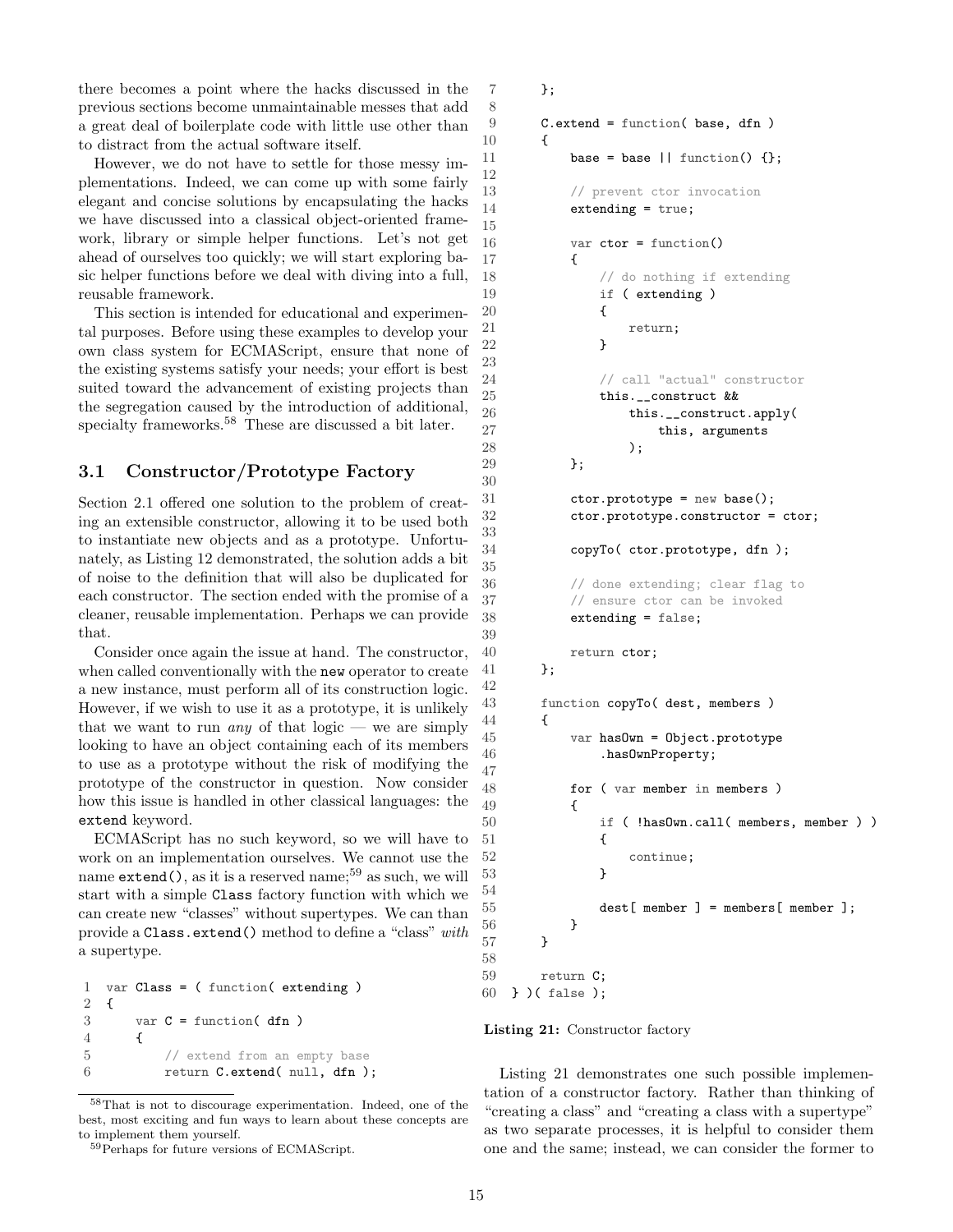be "creating a class with an empty supertype". As such, invoking Class() simply calls Class.extend() with null for the base (on line 6), allowing Class.extend() to handle the creation of a new constructor without a supertype.

Both Class() and Class.extend() accept a dfn argument, which we will refer to as the *definition object*; this object is to contain each member that will appear on the prototype of the new constructor. The base parameter, defined on Class.extend(), denotes the constructor from which to extend (the constructor that will be instantiated and used as the prototype). Line 11 will default base to an empty function if one has not been provided (mainly, to satisfy the Class() call on line 6).

With that, we can now continue onto creating our constructor, beginning on line 16. Section [2.1](#page-5-2) introduced the concept of using an extending flag to let the constructor know when to avoid all of its construction logic if being used only as a prototype (see Listing [12\)](#page-5-6). The problem with this implementation, as discussed, was that it required that each constructor that wishes to use this pattern implement it themselves, violating the  $DRY^{60}$  $DRY^{60}$  $DRY^{60}$  principle. There were two main areas of code duplication in Listing  $12$  — the checking of the extending flag in the constructor and the setting (and resetting) of the flag in F.asPrototype(). In fact, we can eliminate the asPrototype() method altogether once we recognize that its entire purpose is to set the flags before and after instantiation.

To address the first code duplication issue — the checking of the flag in the constructor  $-$  we must remove the need to perform the check manually for each and every constructor. The solution, as demonstrated in Listing [21,](#page-14-3) is to separate our generic constructor logic (shared between all constructors that use the factory) from the logic that can vary between each constructor. ctor on line 16 accomplishes this by first performing the extending check (lines 19–22) and then forwarding all arguments to a separate function  $(\text{-construct}()),$  if defined, using Function.apply() (lines  $25-28$ ). One could adopt any name for the constructor method; it is not significant.  $61$ Note that the first argument to Function.apply() is important, as it will ensure that this is properly bound within the \_construct() method.

To address the second code duplication issue and remove the need for asPrototype() in Listing [12](#page-5-6) entirely, we can take advantage of the implications of Class.extend() in Listing [21.](#page-14-3) The only time we wish to use a constructor as a prototype and skip  $\text{\_}constant()$  is during the process of creating a new constructor. As such, we can simply set the extending flag to true when we begin creating the new constructor (see line 14, though this flag could be placed anywhere before line 31) and then reset it to false once we are done (line 38). With that, we have eliminated the code duplication issues associated with Listing [12.](#page-5-6)

The remainder of Listing [21](#page-14-3) is simply an abstraction

around the manual process we have been performing since section  $1.1$  — setting the prototype, properly setting the constructor and extending the prototype with our own methods. Recall section [2.3](#page-10-0) in which we had to manually assign each member of the prototype for subtypes in order to ensure that we did not overwrite the existing prototype members (e.g. M.prototype.push() in Listing [18\)](#page-10-3). The very same issue applies here: Line 31 first sets the prototype to an instance of base. If we were to then set ctor.prototype = dfn, we would entirely overwrite the benefit gained from specifying base. In order to automate this manual assignment of each additional prototype member of dfn, copyTo() is provided, which accepts two ar $g$ uments — a destination object dest to which each given member of members should be copied (defined on line 43 and called on line 34).

Like the examples provided in section [2,](#page-5-1) we use a selfexecuting function to hide the implementation details of our Class function from the rest of the world.

To demonstrate use of the constructor factory, Listing [22](#page-15-2) defines two classes  $62$  — Foo and SubFoo. Note that how, by placing the curly braces on their own line, we can create the illusion that Class() is a language construct:

```
61 var Foo = Class(
62 \quad f
63 __construct: function( name )
64 {
65 if ( !name )
66 {
67 throw TypeError( "Name required" );
68 }
69
70 this._name = ''+(name);
71 },
72
73 getName: function()
74 {
75 return this._name;
76 }
77 } );
78
79 var SubFoo = Class.extend( Foo,
80 {
81 setName: function( name )
82 {
83 this._name = ' + (name);
84 }
85 } );
86
87
88 var myfoo = new Foo( "Foo" ),
89 mysub = new SubFoo( "SubFoo" );
90
91 myfoo.getName(); // "Foo"
92 mysub.getName(); // "SubFoo"
```
<span id="page-15-0"></span><sup>60</sup>"Don't repreat yourself", The Pragmatic Programmer.

<span id="page-15-1"></span> $^{61}\mathrm{The}$  ... construct name was taken from PHP.

<span id="page-15-3"></span> $62$ The reader should take care in noting that the term "class", as used henceforth, will refer to a class-like object created using the systems defined within this article. ECMAScript does not support classes, so the use of the term "class" in any other context is misleading.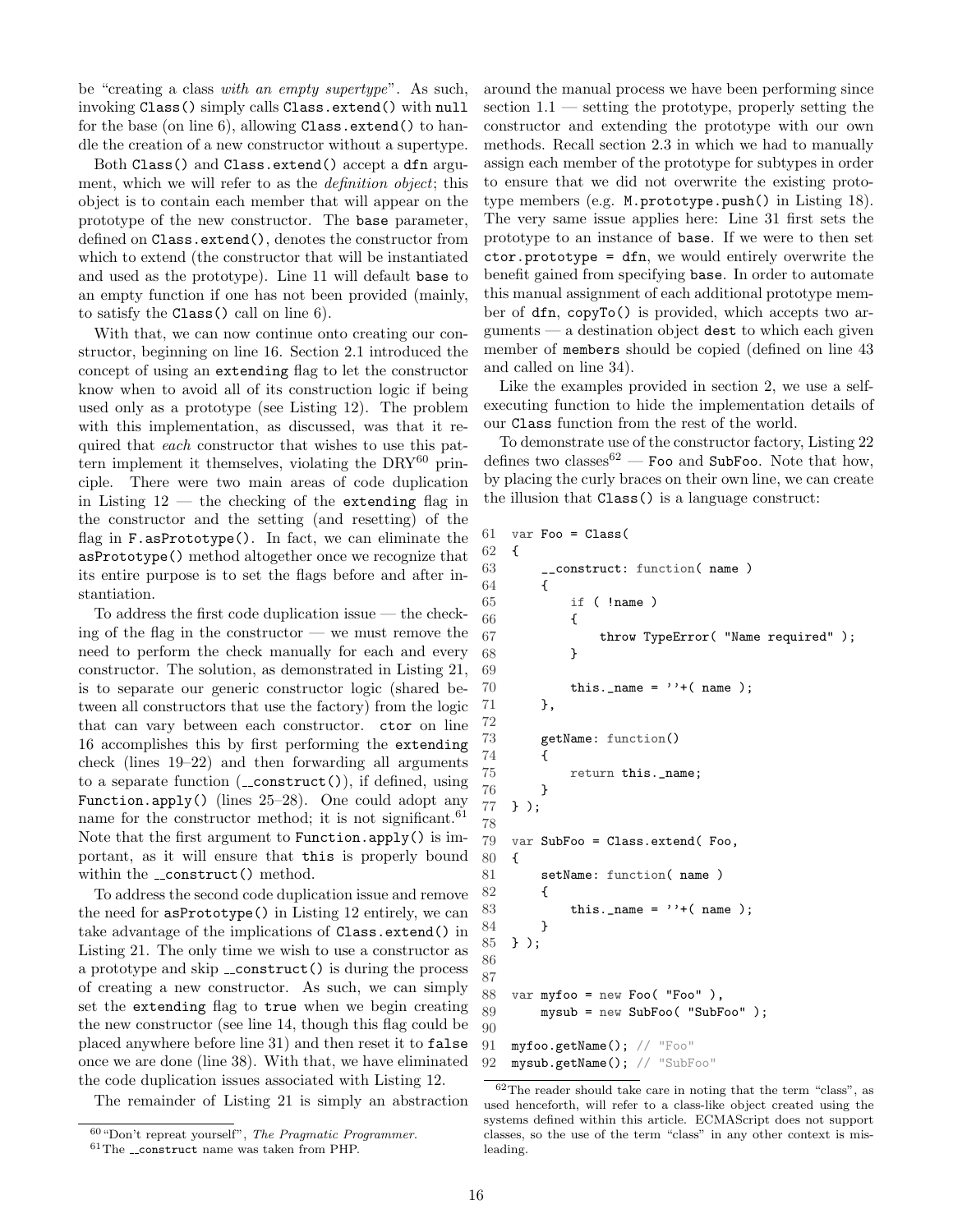```
93
94 mysub.setName( "New Name" );
95 mysub.getName(); // "New Name"
96
97 // parent Foo does not define setName()
98 myfoo.setName( "Error" ); // TypeError
99
100 // our name will be required, since we
101 // are not extending
102 new Foo(); // TypeError
```
Listing 22: Demonstrating the constructor factory

The reader should note that an important assertion has been omitted for brevity in Listing [21.](#page-14-3) Consider, for example, what may happen in the case of the following:

#### Class.extend( "foo", {} );

It is apparent that "foo" is not a function and therefore cannot be used with the new operator. Given that, consider line 31, which blindly invokes base() without consideration for the very probable scenario that the user mistakenly (due to their own unfamiliarity or a simple bug) provided us with a non-constructor for base. The user would then be presented with a valid, but not necessarily useful error — did the error occur because of user error, or due to a bug in the factory implementation?

To avoid confusion, it would be best to perform a simple assertion before invoking base (or wrap the invocation in a try/catch block, although doing so is not recommended in case base() throws an error of its own):

```
if ( typeof base !== 'function' )
{
    throw TypeError( "Invalid base provided" );
}
```
Note also that, although this implementation will work with any constructor as base, only those created with Class() will have the benefit of being able to check the extending flag. As such, when using Class.extend() with third-party constructors, the issue of extensible constructors may still remain and is left instead in the hands of the developer of that base constructor.

#### <span id="page-16-0"></span>3.1.1 Factory Conveniences

Although our constructor factory described in section [3.1](#page-14-0) is thus far very simple, one should take the time to realize what a powerful abstraction has been created: it allows us to inject our own code in any part of the constructor creation process, giving us full control over our class-like objects. Indeed, this abstraction will be used as a strong foundation going forward throughout all of section [2.2.](#page-6-0) In the meantime, we can take advantage of it in its infancy to provide a couple additional conveniences.

First, consider the syntax of Class.extend() in Listing [21.](#page-14-3) It requires the extending of a constructor to be done in the following manner:

var SubFoo = Class.extend( $\text{Foo}, \{\}$ );

Would it not be more intuitive to instead be able to extend a constructor in the following manner?

#### var SubFoo = Foo.extend( {} );

The above two statements are semantically equivalent — they define a subtype SubFoo that extends from the constructor Foo — but the latter example is more concise and natural. Adding support for this method is trivial, involving only a slight addition to Listing [3.1'](#page-14-0)s C.extend() method, perhaps around line 30:

```
31 ctor.extend = function( dfn )
32 {
33 C.extend.call( this, dfn);
34 };
```
Listing 23: Adding a static extend() method to constructors

Of course, one should be aware that this implementation is exploitable in that, for example, Foo.extend() could be reassigned at any point. As such, using Class.extend() is the safe implementation, unless you can be certain that such a reassignment is not possible. Alternatively, in ECMAScript 5 and later environments, one can use Object.defineProperty(), as discussed in sections [2.2.1](#page-6-1) and [2.2.2,](#page-8-0) to make the method read-only.

Now consider the instantiation of our class-like objects, as was demonstrated in Listing [22:](#page-15-2)

#### var inst = new Foo( "Name" );

We can make our code even more concise by eliminating the new operator entirely, allowing us to create a new instance as such:

#### var inst = Foo( "Name" );

Of course, our constructors do not yet support this, but why may we want such a thing? Firstly, for consistency the core ECMAScript constructors do not require the use of the keyword, as has been demonstrated throughout this article with the various Error types. Secondly, the omission of the keyword would allow us to jump immediately into calling a method on an object without dealing with awkward precedence rules: Foo( "Name" ).getName() vs. ( new Foo( "Name" ) ).getName(). However, those reasons exist more to offer syntactic sugar; they do little to persuade those who do want or not mind the new operator.

The stronger argument against the new operator is what happens should someone *omit* it, which would not be at all uncommon since the keyword is not required for the core ECMAScript constructors. Recall that this, from within the constructor, is bound to the new instance when invoked with the new operator. As such, we expect to be able to make assignments to properties of this from within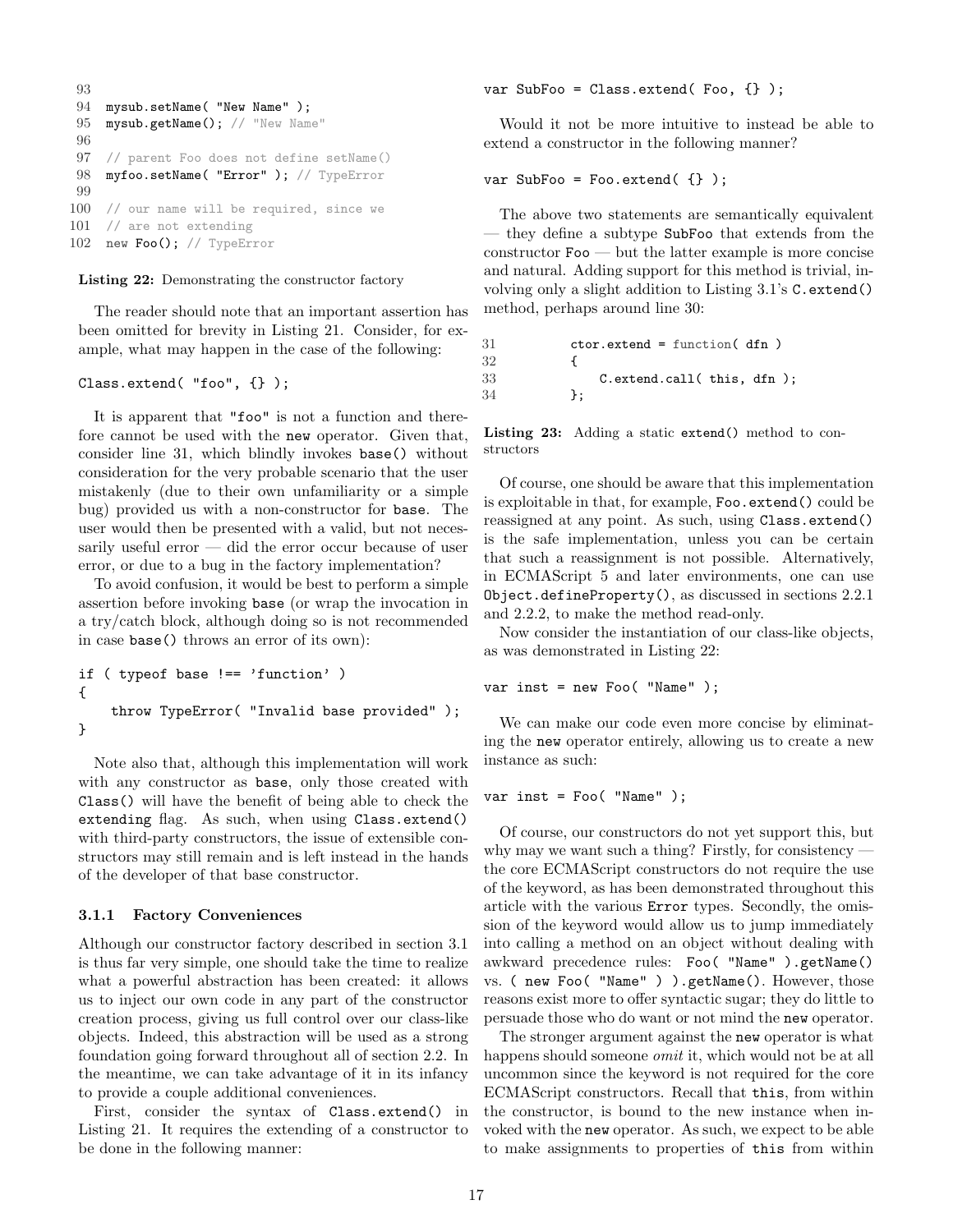the constructor without any problems. What, then, happens if the constructor is invoked without the keyword? this would instead be bound (according to the ECMA-Script standard  $[1]$ ) to "the global object",  $^{63}$  $^{63}$  $^{63}$  unless in strict mode. This is dangerous:

```
1 function Foo()
2 {
3 this.Boolean = true;
4 }
5
6 // ok
7 var inst = new Foo();
8 inst.Boolean; // true
9
10 // bad
11 Foo();
12 new Boolean(); // TypeError
```
Listing 24: Introducing unintended global side-effects with constructors

Consider Listing [24](#page-17-2) above. Function Foo(), if invoked with the new operator, results in an object with a Boolean property equal to true. However, if we were to invoke Foo() without the new operator, this would end up overwriting the built-in global Boolean object reference. To solve this problem, while at the same time providing the consistency and convenience of being able to either include or omit the new operator, we can add a small block of code to our generated constructor ctor (somewhere around line 23 of Listing [21,](#page-14-3) after the extend check but before \_\_construct() is invoked):

<span id="page-17-3"></span>

| 24 | if (!(this instance of ctor)) |
|----|-------------------------------|
| 25 |                               |
| 26 | return new ctor.apply(        |
| 27 | null, arguments               |
| 28 | $\cdot$                       |
| 29 |                               |

Listing 25: Allowing for omission of the new operator

The check, as demonstrated in Listing [25,](#page-17-3) is as simple as ensuring that this is properly bound to a new instance of our constructor **ctor**. If not, the constructor can simply return a new instance of itself through a recursive call.

Alternatively, the reader may decide to throw an error instead of automatically returning a new instance. This would require the use of the new operator for instantiation, while still ensuring that the global scope will not be polluted with unnecessary values. If the constructor is in strict mode, then the pollution of the global scope would not be an issue and the error would instead help to point out inconsistencies in the code. However, for the reason that the keyword is optional for many core ECMAScript constructors, the author recommends the implementation in Listing [25.](#page-17-3)

### <span id="page-17-0"></span>3.2 Private Member Encapsulation

Section [2.2](#page-6-0) discussed the encapsulation of private member data by means of private property and method objects, thereby avoiding the performance impact of privileged members (see section [1.2\)](#page-2-0). In order to avoid memory leaks, the private data was stored on the instance itself rather than a truly encapsulated object. The amount of code required for this implementation was relatively small, but it is still repeated unnecessarily between all constructors.

The private member implementation had two distinct pieces — private properties, as demonstrated in Listing [14,](#page-8-5) and private methods, as demonstrated in Listing [17.](#page-10-1) This distinction is important, as private methods should not be redefined for each new instance (see Figure [1\)](#page-2-6). Properties, however, must have their values copied for each new instance to prevent references from being shared between them (see Listing [2;](#page-1-1) note that this is not an issue for scalars). For the time being, we will focus on the method implementation and leave the manual declaration of private properties to the  $\text{\_}constant()$  method.

The listings in section [2.2](#page-6-0) were derived from a simple concept — the private member objects were within the scope of the prototype members. However, if we are to encapsulate this hack within our constructor factory, then the members (the definition object) would be declared outside the scope of any private member objects that are hidden within our factory. To expose the private "prototype" object, we could accept a function instead of a definition object, which would expose a reference to the object (as in Listing [19\)](#page-12-3). However, this would be very unnatural and unintuitive; to keep our "class" declarations simple, another method is needed.

Consider the private member concept in a classical sense — the private data should be available only to the methods of the class and should not be accessible outside of them. That is, given any class C with private property C. priv and public method C.getPrivValue(), and an instance i of class C, i. priv should not be defined unless within the context of i.getPrivValue(). Consider then the only means of exposing that data to the members of the prototype in ECMAScript without use of closures: through the instance itself (this). This naturally derives an implementation that had not been previously considered due to the impracticality of its use without factory — exposing private members before a method invocation and revoking them after the method has returned.

To accomplish this, the factory must be able to intelligently determine when a method is being invoked. This leads us into a somewhat sensitive topic — function wrapping. In order to perform additional logic on invocation of a particular method, it must be wrapped within another function. This wrapper would expose the private data on this, invoke the original function associated with the method call, remove the reference and then return whatever value was returned by the original function. This

<span id="page-17-1"></span><sup>63</sup>In most browser environments, the global object is window.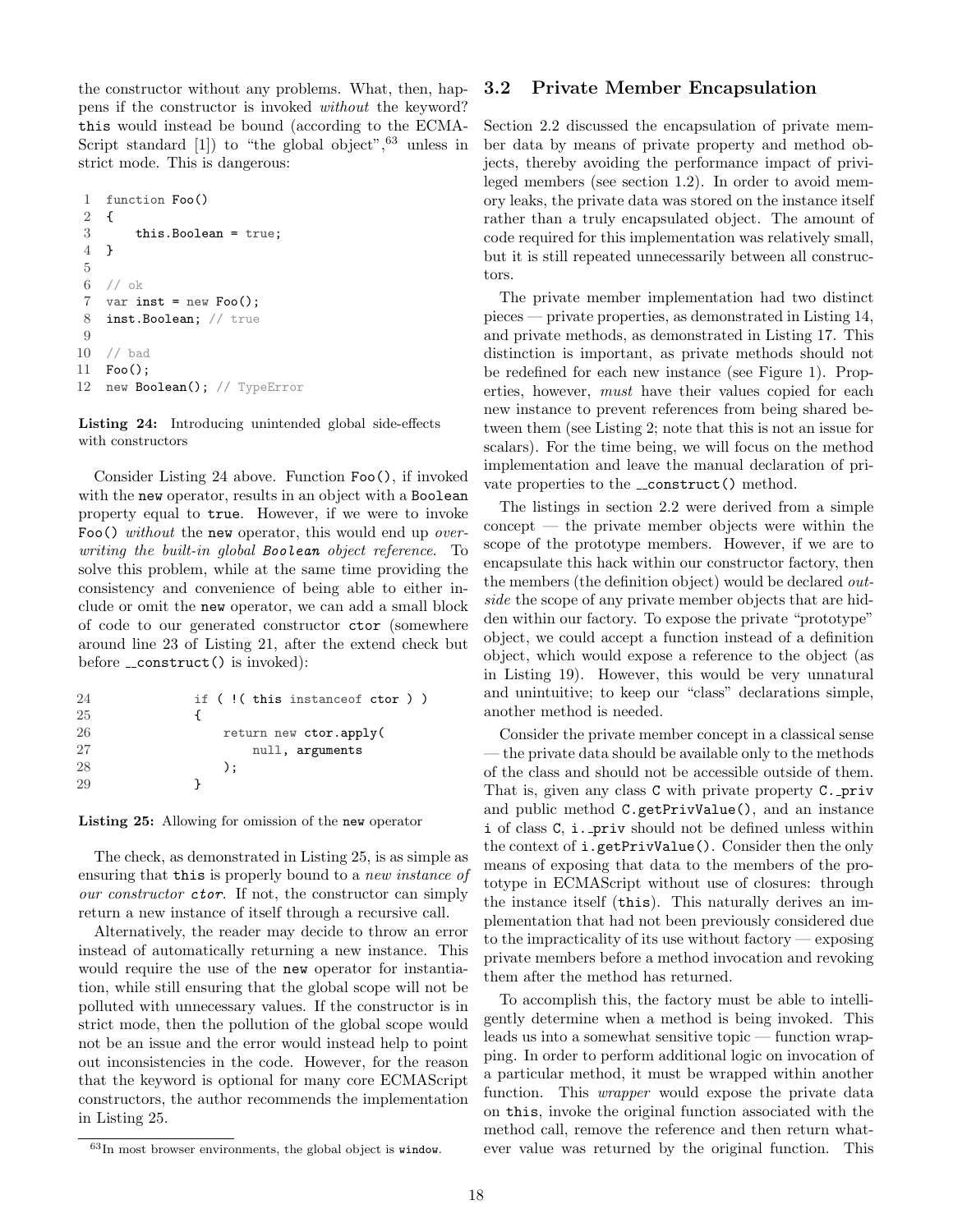creates the illusion of invoking the method directly.[64](#page-18-0)

```
1 function wrap( func )
2 {
3 return function()
4 {
5 return 'one ' +
6 func.apply( this, arguments ) +
7 t \text{three'};
8 };
9 }
10
11 function str( value )
12 \quad f
13 return value;
14 }
15
16 wrap( str )( 'two ' ); // "one two three"
```
Listing 26: Wrapping a function by returning a new function which calls the original

Listing [26](#page-18-1) demonstrates the basic concept of a function wrapper. wrap() accepts a single argument, func, and returns a new anonymous function which invokes func, returning its value with a prefix and a suffix. Note how all arguments are forwarded to func, allowing us to invoke our wrapped function as if it were the original. Also note the context in which func is being called (the first argument of  $apply()$ . By binding this of func to this of our wrapper, we are effectively forwarding it. This detail is especially important if we are using a wrapper within a prototype, as we must bind this to the instance that the method is being invoked upon. Use of wrap() with a prototype is demonstrated in Listing [27](#page-18-2) below.

```
17 function Foo( value )
18 {
19 this._value = value;
20 };
21
22 Foo.prototype = {
23 bar: wrap( function()
24 {
25 return this._value;
26 } )
27 };
28
29 var inst = new Foo('2');
30 inst.bar(); // "one 2 three"
```
Listing 27: Using wrap() from Listing [26](#page-18-1) with prototypes

It is this concept that will be used to implement method wrapping in our constructor factory. For each function  $f$ of definition object  $D, f'$  will be created using a method similar to Listing [27.](#page-18-2)  $f'$  will invoke f after setting the

private member object on this, then reset it after f returns. Finally, the return value of f will be returned by  $f'$ . It should be noted that  $f'$  must exist even if f is public, since public methods may still need access to private members.<sup>[65](#page-18-3)</sup>

Many readers are likely to be concerned about a decision that wraps every function of our definition object, as this will require two function calls each time a method is invoked. Figure [2a](#page-19-0) (page [20\)](#page-19-0) shows why this detail is likely to be a concern — invoking our wrapped function is so slow in comparison to invoking the original function directly that the solution seems prohibitive. However, one must consider how functions are *actually* used — to perform some sort of business logic. It is rare that we would invoke bodiless functions continuously in a loop. Rather, we should take into consideration the percent change between function invocations that contain some sort of business logic. This is precisely what Figure [2b](#page-19-1) (page [20\)](#page-19-1) takes into consideration, showing that our invocation worry is would actually be a micro-optimization. For example, in software that performs DOM manipulation, the performance impact of wrapper invocation is likely to be negligible due to repaints being highly intensive operations.

One legitimate concern of our wrapper implementation, however, is limited call stack space. The wrapper will effectively cut the remaining stack space in half if dealing with recursive operations on itself, which may be a problem for environments that do not support tail call optimizations, or for algorithms that are not written in such a way that tail call optimizations can be performed.[66](#page-18-4) In such a situation, we can avoid the problem entirely by recommending that heavy recursive algorithms do not invoke wrapped methods; instead, the recursive operation can be performed using "normal" (unwrapped) functions and its result returned by a wrapped method call.

That said, call stack sizes for ECMAScript environments are growing ever larger. Call stack limits for common browsers (including historical versions for comparison) are listed in Figure [3](#page-20-1) (page [21\)](#page-20-1). Should this limit be reached, another alternative is to use setTimeout() to reset the stack and continue the recursive operation. This can also have the benefit of making the operation asynchronous.

Factoring this logic into the constructor factory is further complicated by our inability to distinguish between members intended to be public and those intended to be private. In section [2.2,](#page-6-0) this issue was not a concern because the members could be explicitly specified separately per implementation. With the factory, we are provided only a single definition object; asking for multiple would be confusing, messy and unnatural to those coming from other classical object-oriented languages. Therefore, our second task shall be to augment copyTo() in Listing [21](#page-14-3) to distinguish between public and private members.

<span id="page-18-0"></span> $^{64}\mathrm{This}$  is the same concept used to emulate  $\texttt{Function,bind}()$  in pre-ECMAScript 5 environments. This concept can also be easily extended to create partially applied functions.

<span id="page-18-3"></span><sup>65</sup>As we will see in the examination of Figure [2,](#page-19-2) the performance impact of this decision is minimal.

<span id="page-18-4"></span><sup>66</sup>Another concern is that the engine may not be able to perform tail call optimization because the function may recurse on the wrapper instead of itself.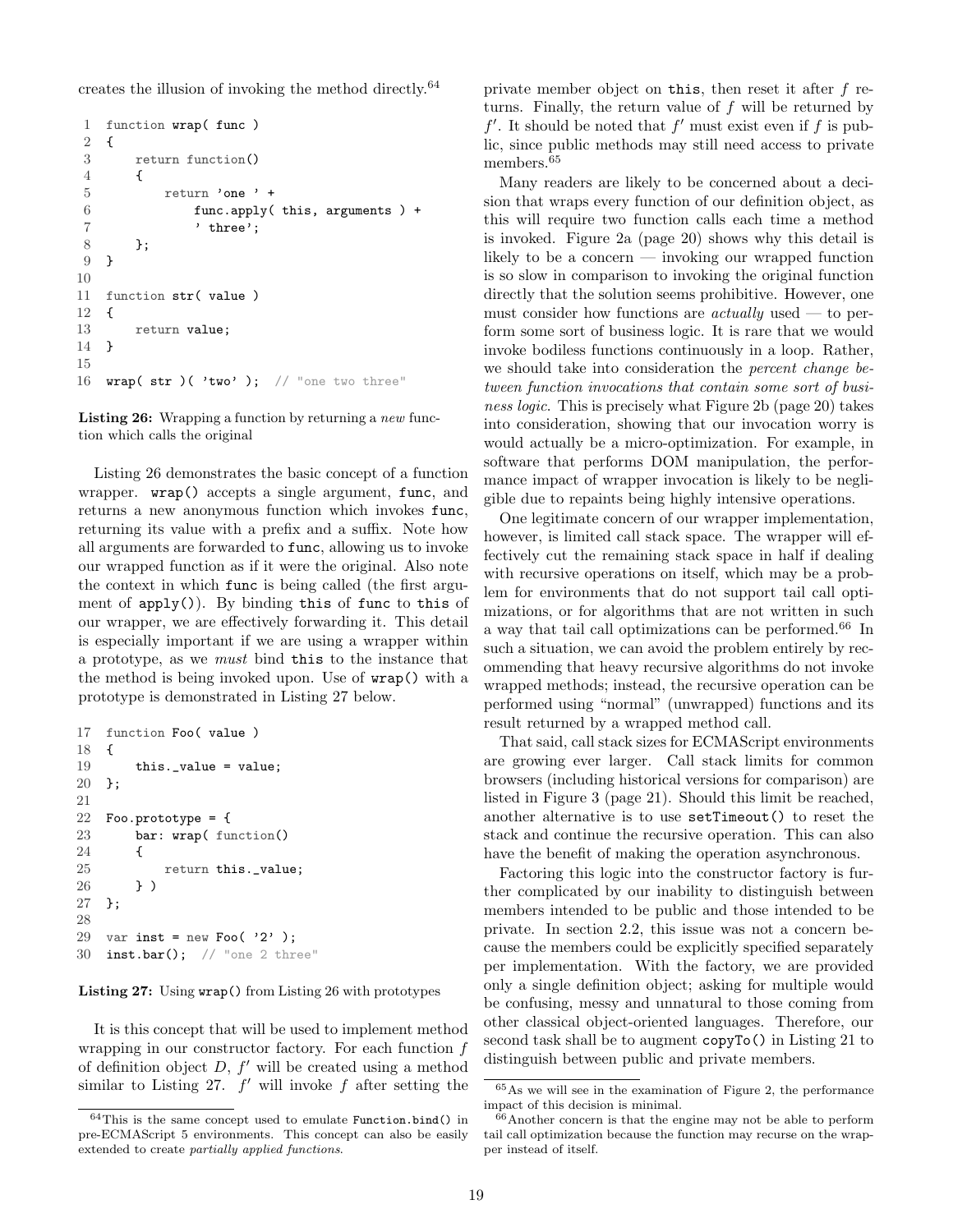<span id="page-19-2"></span><span id="page-19-0"></span>

(a) Wrapper performance (invocation only). Operations per second rounded to millions. [\[3\]](#page-22-8) Numbers in parenthesis indicate percent change between the two values, demonstrating a significant performance loss.

<span id="page-19-1"></span>(b) Wrapper performance with business logic ((new Array(100)).join('|').split('|')); performance impact is negligible. Operations per second. [\[4\]](#page-22-9)

Figure 2: Function wrapping performance considerations. When measuring invocation performance, the wrapper appears to be prohibitive. However, when considering the business logic that the remainder of the software is likely to contain, the effects of the wrapper are negligible. As such, worrying about the wrapper is likely to be a micro-optimization, unless dealing with call stack limitations. The wrapper in these tests simply invokes the wrapped method with Function.apply(), forwarding all arguments.

26

33

37

43

49

53

56

55 };

58 {

Section [1.2](#page-2-0) mentioned the convention of using a single underscore as a prefix for member names to denote a private member (e.g. this. foo). We will adopt this convention for our definition object, as it is both simple and performant (only a single-character check). Combining this concept with the wrapper implementation, we arrive at Listing [28.](#page-19-3)

```
1 var Class = ( function( extending )
2 \quad f
3 // implementation left to reader
4 var _privname = getRandomName();
5
6 var C = function(dfn)
7 {
8 // extend from an empty base
9 return C.extend( null, dfn );
10 };
11
12 C.extend = function( base, dfn )
13 {
14 base = base || function() \{\};
15
16 // prevent ctor invocation
17 extending = true;
18
19 var ctor = function()
20 {
21 // do nothing if extending
22 if ( extending )
23 {
24 return;
25 }
```

```
27 // call "actual" constructor
28 this.__construct &&
29 this.__construct.apply(
30 this, arguments
31 );
32 };
34 // public prototype
35 ctor.prototype = new base();
36 ctor.prototype.constructor = ctor;
38 // private prototype (read-only,
39 // non-configurable, non-enumerable)
40 Object.defineProperty(
41 ctor, _privname, { value: {} }
42 );
44 copyTo(
45 ctor.prototype,
46 ctor[ _privname ],
47 dfn
48 );
50 // done extending; clear flag to
51 // ensure ctor can be invoked
52 extending = false;
54 return ctor;
57 function copyTo( pub, priv, members )
59 var hasOwn = Object.prototype
```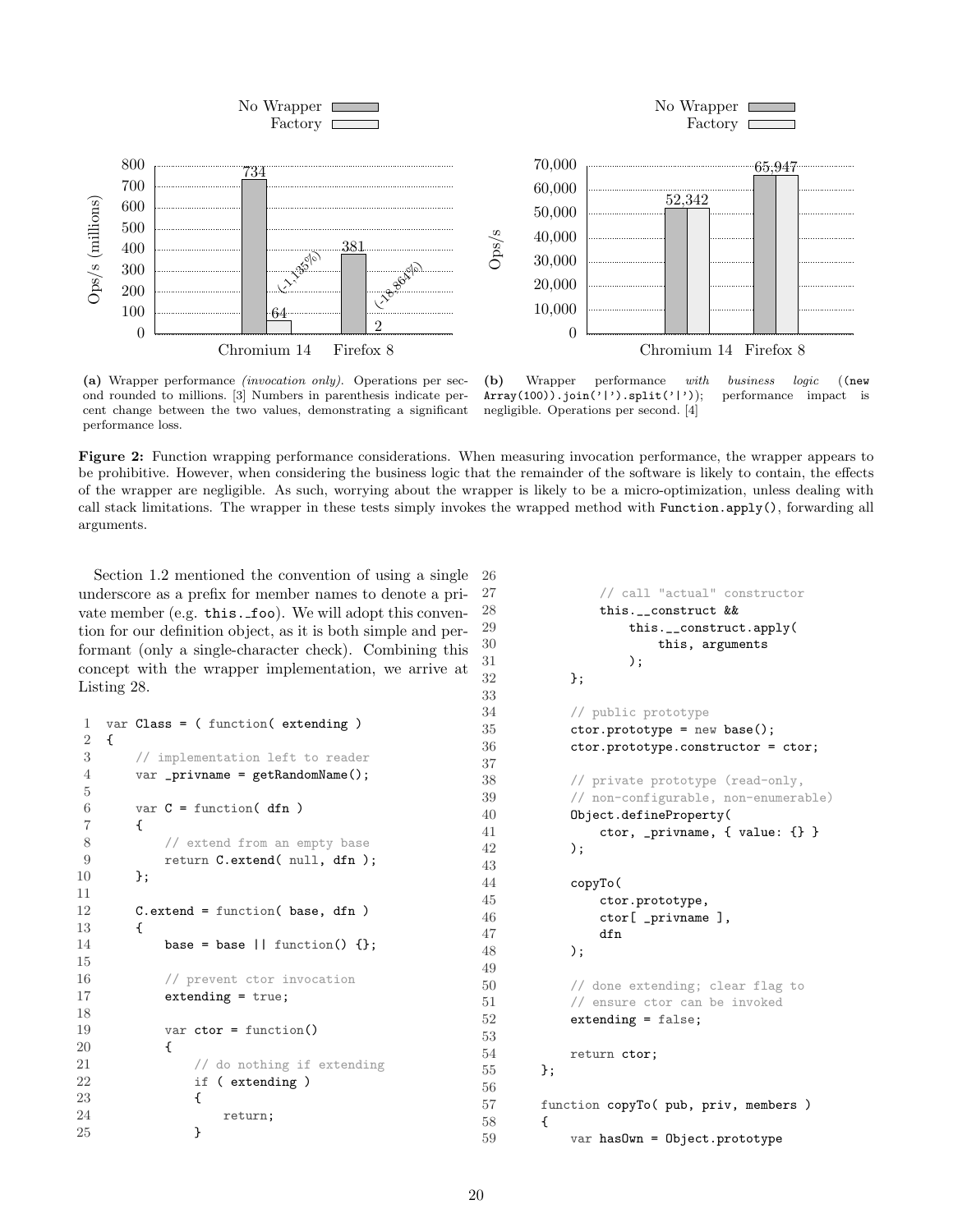<span id="page-20-1"></span>

Figure 3: Call stack limits of various common browsers. [\[5\]](#page-22-10) Determining the call stack limit for your own environment is as simple as incrementing a counter for each recursive call until an error is thrown.

```
60 .hasOwnProperty;
61
62 for ( var member in members )
63 {
64 if ( !hasOwn.call( members, member ) )
65 {
66 continue;
67 }
68
69 // if prefixed with an underscore,
70 // assign to private "prototype"
71 var dest = ( member[ 0 ] === '_' )
72 ? priv : pub;
73
74 dest[ member ] = wrap(
75 members[ member ]
76 );
77 }
78 }
79
80 function wrap( method )
81 {
82 return function()
83 {
84 this.__priv =
85 this.constructor[ _privname ];
86
87 var retval = method.apply(
88 this, arguments
89 );
90
91 this.__priv = undefined;
92 return retval;
93 };
94 }
95
```

```
96 return C;
97 } )( false );
```
Listing 28: Altering the constructor factory in Listing [21](#page-14-3) to support private methods in a manner similar to Listing [17](#page-10-1)

In order to expose the private methods only from within wrapped methods, Listing [28](#page-19-3) relies on the fact that only the constructor factory knows the name of the private "prototype" object (as denoted by **privname**). Wrappers, before invoking the wrapped function (method), will assign the private object to this. priv (line 84) and unassign it after the wrapped function returns (line  $91$ ).<sup>[67](#page-20-2)</sup> Methods may then access private members by referencing this. priv.

copyTo(), now receiving both public and private destination objects as arguments, will place all members prefixed with an underscore on the private member object (lines 71–72). As has already been mentioned, the member will be wrapped regardless of whether or not it is private (line 74), ensuring that public methods also have access to private members.

Listing [29](#page-20-3) demonstrates how this implementation may be used to define a private method getPrivValue() that is accessable only to other methods; attempting to invoke the method publically would result in a TypeError (resulting from an attempt to call undefined as if it were a function). Also note that Foo. \_priv, although defined from within the method getValue(), is undefined after the method returns.

```
1 var Foo = Class(2 \quad f
3 getValue: function()
\overline{4}5 return this.__priv._getPrivValue();
6 },
7
8 _getPrivValue: function()
 9 {
10 return 'private';
11 }
12 } );
13
14 var inst = new Foo();
15 inst.getValue(); // "private"
16 inst._getPrivValue(); // TypeError
17 inst.__priv; // undefined
```
Listing 29: Demonstrating use of private methods with constructor factory

#### <span id="page-20-0"></span>3.2.1 Wrapper Implementation Concerns

The wrapper implementation is not without its dilemmas. Firstly, consider how  $wrap()$  clears \_priv in Listing [28](#page-19-3)

<span id="page-20-2"></span><sup>67</sup>We set the value to undefined rather than using the delete operator because the latter causes a slight performance hit under v8.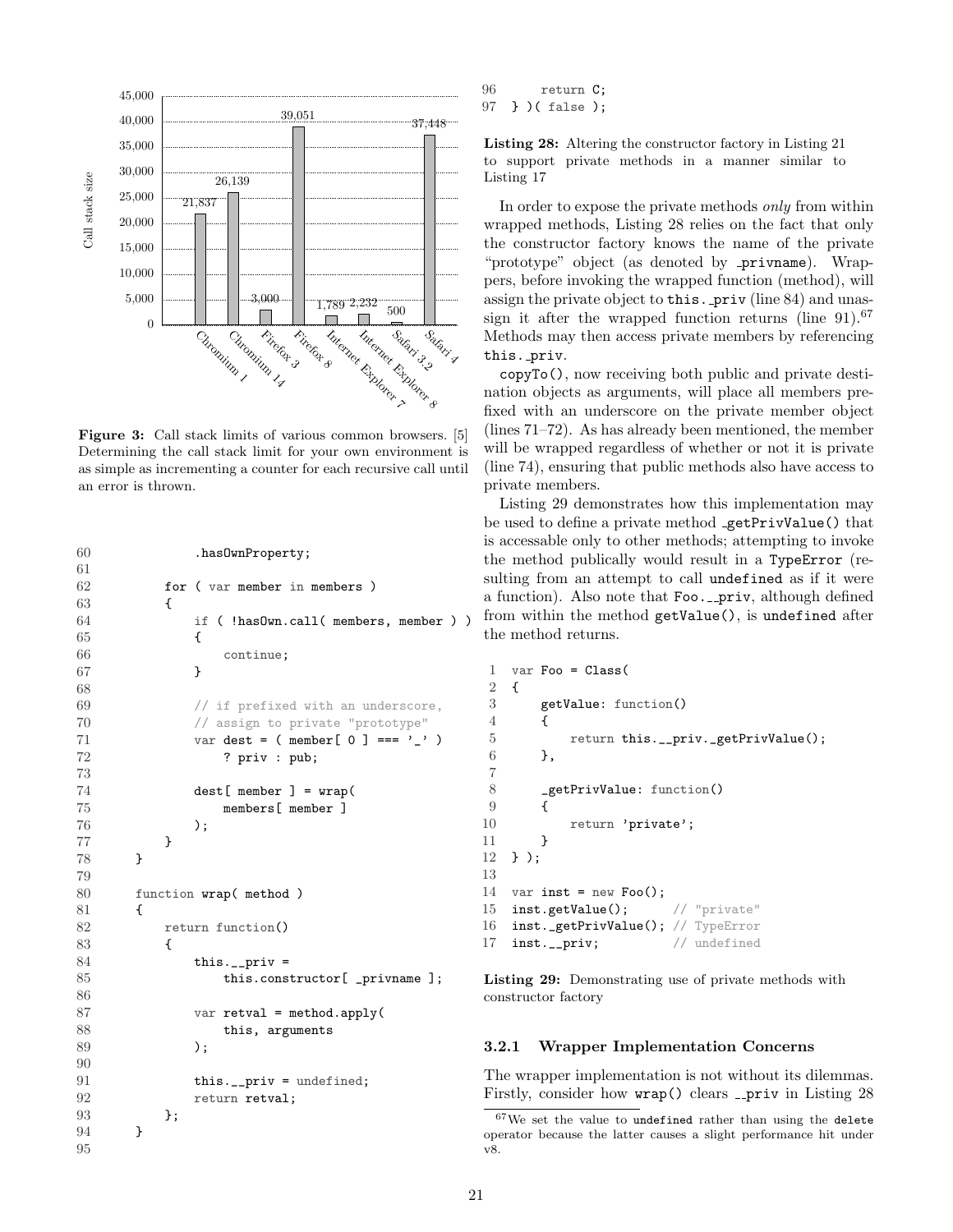(lines 84–91). The wrapper requires that the call stack be cleared up to the point of the invocation of the wrapped function. Consequently, this means that any code executed before the call stack is cleared to that point will have access to the instance during which time this. priv is assigned, giving that code access to private members and breaking encapsulation.

```
1 var Database = Class(
2 {
3 / / ...4
5 forEachRow: function( callback )
6 {
7 for ( row in this._rows )
 8 {
9 callback( row );
10 }
11 },
12
13 _getPassword: function()
14 f
15 return 'secret';
16 }
17 );
18
19 var db = Database(',\ldots'),
20 passwd = '';
21
22 // ...
23 db.forEachRow( function( row )
24 {
25 passwd = db.__priv._getPassword();
26 } );
27
28 // oops
29 unauthorizedDbOperation( 'user', passwd );
```
Listing 30: Exploiting wrapper implementation via callbacks to gain access to private members outside of the class

This fatal flaw is demonstrated in Listing [30,](#page-21-0) which executes a callback before the wrapped function returns. That callback, which has access to the instance that called it, is able to access the private members because it is executed before its caller returns. There are three ways to work around this:

- 1. Remove the assignment before invoking the callback,
- 2. Use setTimeout() or setInterval() to invoke the callback, allowing the stack to clear before the callback is invoked, or
- 3. Do not invoke any functions that are not defined on the class itself.

None of the above options are acceptable solutions. The first option adds unnecessary logic to the method that makes assumptions about the underlying system, which is especially dangerous if the implementation of wrap() were 89

to ever change. The second solution does not suffer from the same design issues as the first, but forces the method to be asynchronous, which is not always desirable. The third option is terribly prohibitive, as it not only disallows any type of serial callback, but also disallows invoking any methods of injected dependencies.

A proper solution to this issue is obvious, but its discussion will be deferred to future implementations due to additional complexities raised when dealing with properties. Until that time, the reader should be aware of the issue and consider potential solutions.

The second concern is a bit more subtle. Once again, we focus around lines 82–91 in Listing [28.](#page-19-3) Consider what problems that this wrapper may cause when dealing with nested method calls — that is, one method calling another on the same instance.

```
1 var Database = Class(
2 {
3 __construct: function( host, user, pass )
4 {
5 // __priv contains private members
6 var ip = this.__priv._resolveHost();
7
8 // __priv is undefined
9 this.__priv._connect( ip, user, pass );
10 },
11
12 // ...
13 } );
```
Listing 31: Problems with nested method calls given the wrap() implementation in Listing [28](#page-19-3)

This issues is demonstrated by Listing [31.](#page-21-1) The Database class's \_\_construct() method performs two private method calls  $-$  resolveHost(), to get the IP address of the host, and \_connect(), which attempts to connect to the database. Unfortunately, after the call to  $resolvedCost(),$  its wrapper sets  $\_priv$  to undefined (line 91 in Listing [28\)](#page-19-3), which will cause the second method call to fail!

To resolve this issue, wrap() could store the previous value of this. \_priv and then, instead of setting the value to undefined after the wrapped function has returned, restore this. \_ priv to its original value. This modification is shown in Listing [32.](#page-21-2)

```
80 function wrap( method )
81 {
82 return function()
83 {
84 var prev = this.__priv;
86 // expose private member object
87 this.__priv =
88 this.constructor[ _privname ];
90 var retval = method.apply(
91 this, arguments
```